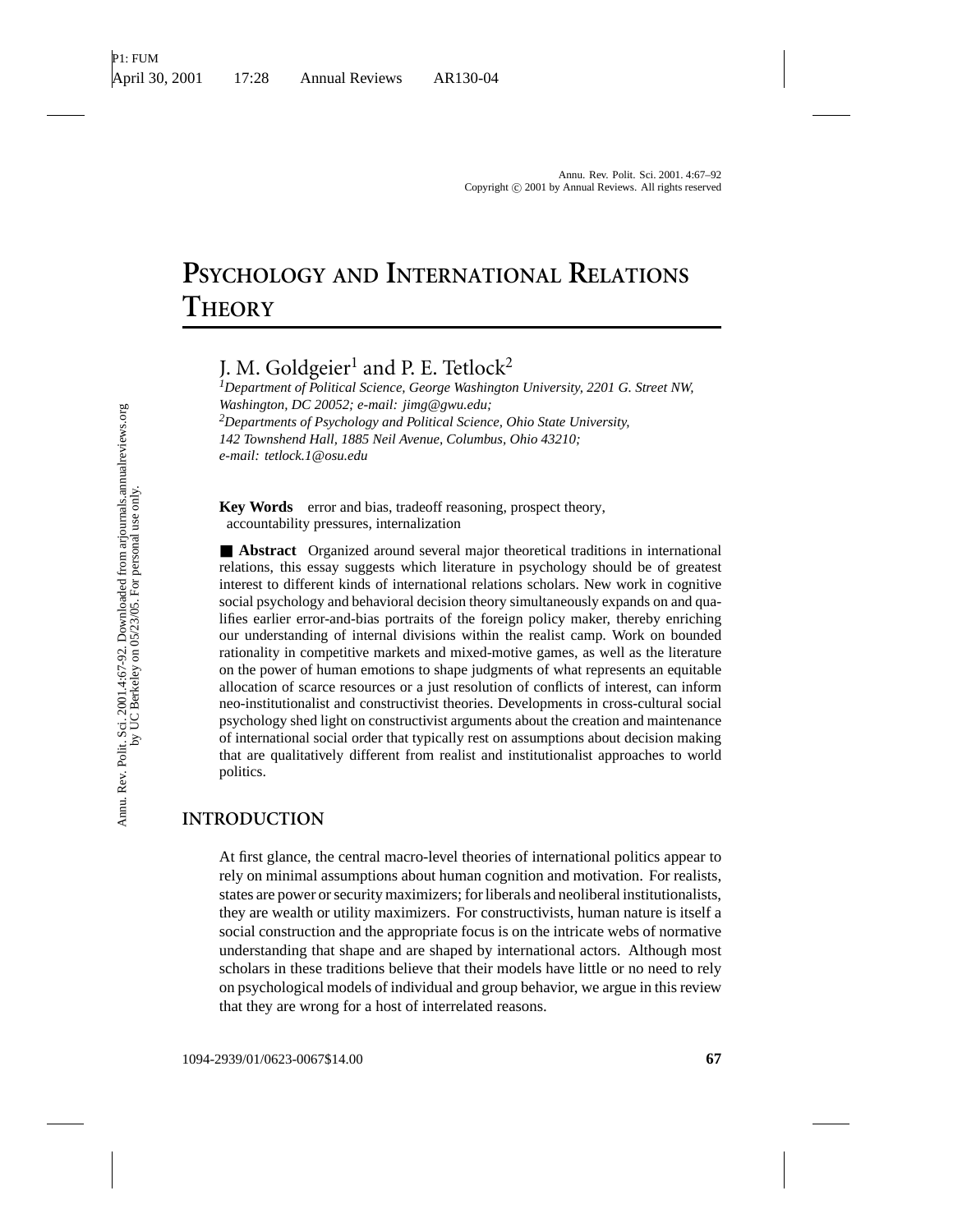They are wrong partly because when we scrutinize what these traditions trumpet as their most distinctive explanatory achievements, we discover that their capacity to explain relevant trends or events hinges on a wider range of implicit psychological assumptions that it is useful to make explicit. In this sense, these macro theorists are already more psychological than they think. And when we shift attention to each tradition's explanatory shortcomings, we believe these can be at least partly corrected by incorporating other psychological assumptions into the conceptual frameworks. In this sense, these macro theories are not as psychological as they should be. We also argue that one of the major benefits of weaving psychological analysis into the fabric of international relations theorizing will be the gradual unveiling of boundary conditions on the applicability of competing frameworks.

The goal of this essay is to demonstrate how developments in psychology can inform what international relations (IR) theorists generally refer to as second-level and third-level arguments about interstate politics (Waltz 1959). We are not arguing that all important regularities in world politics are reducible to psychological laws. Indeed, we suspect that, strictly speaking, none are so reducible. Our guiding philosophy of social science is contextualist, not reductionist. Psychological arguments acquire explanatory force only when they are systematically assimilated into political frameworks that take into account the structural, economic, and cultural conditions within which policy makers work.

This essay considers several major theoretical traditions in IR and suggests which literature in psychology should be of greatest interest to different kinds of IR scholars. Because of space constraints, we focus chiefly on neorealism, neoliberal institutionalism, and constructivism, and within each, we emphasize those aspects of the frameworks that link up in particularly compelling ways with the social psychological literature.

Following the path-breaking work of Jervis (1976) on cognitive constraints on rational decision making within a realist framework, we identify work in cognitive social psychology and behavioral decision theory that simultaneously expands on and qualifies Jervis's error-and-bias portrait of the foreign policy maker and thereby enriches our understanding of internal divisions within the realist camp.

Following developments in behavioral economics, we argue that neoliberal institutionalist and constructivist theories could draw much more effectively than they do from work on bounded rationality in competitive markets and mixed-motive games (Simon 1957, 1982; Kahneman & Tversky 1979, 1984). Also important is the literature on the power of human emotions—often tightly coupled to ideology as well as conceptions of fairness and procedural justice—to shape judgments of what represents an equitable allocation of scarce resources or a just resolution of conflicts of interest.

Following developments in cross-cultural social psychology, we contend that constructivist arguments about the creation and maintenance of international social order typically rest on assumptions about decision making that are qualitatively different from realist and institutionalist approaches to world politics. Experimental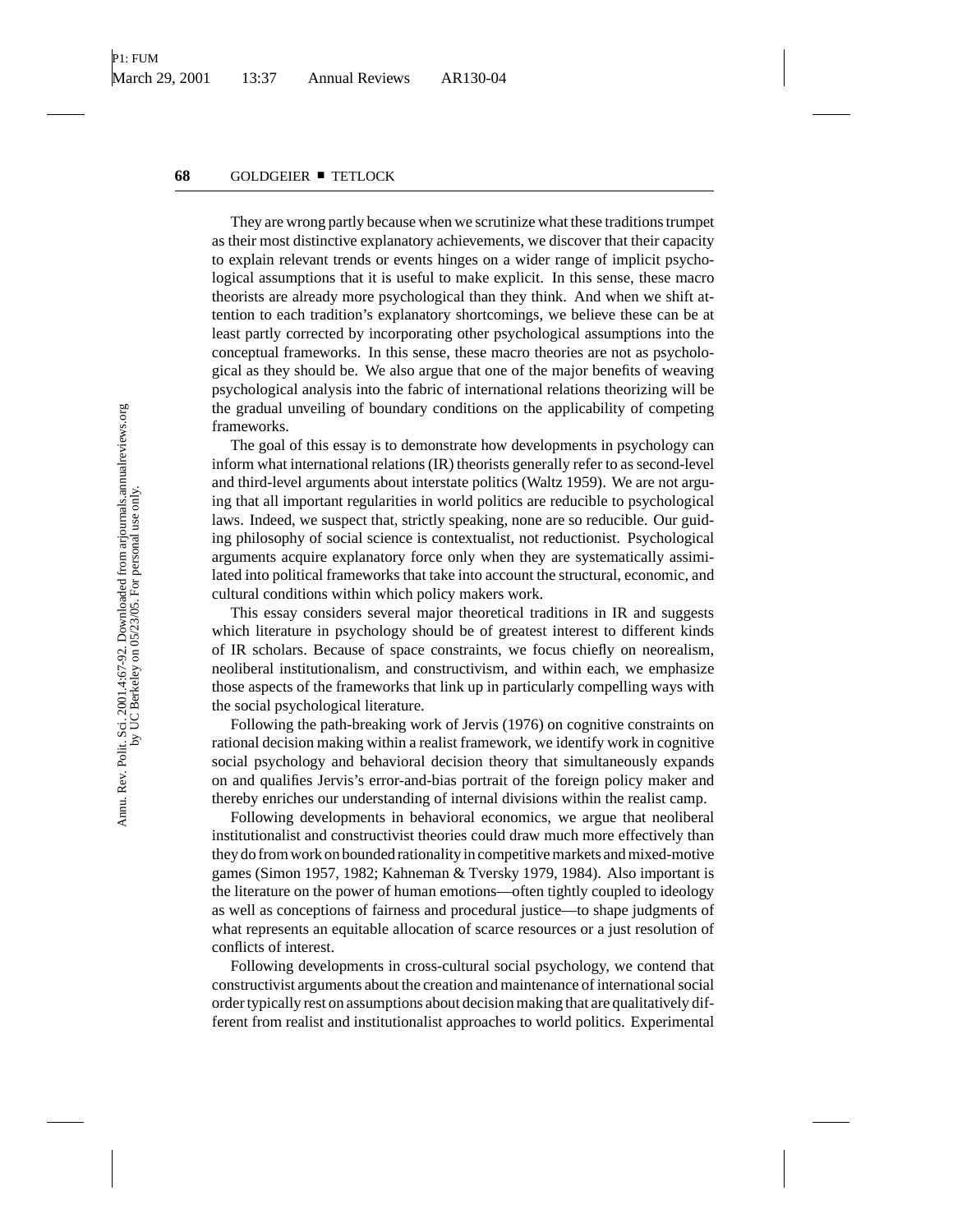work on tradeoff reasoning sheds light on why some decision makers may view a choice as immoral whereas others are comfortable rationally weighing costs and benefits (e.g. considering the use of taboo biological, chemical, or nuclear weapons systems) or why some decision makers perceive a choice to be moral that others would find irrational (e.g. refusing to enter into a profitable trading or beneficial security relationship with a country that violates human rights internally or fails to protect its environment).

There is no single school of psychological thought from which we draw. Different facets of psychology shed light on the diverse problems addressed by IR theories: identifying and responding to threats to security, recognizing opportunities to achieve more effective economic coordination, and building transnational communities that are not readily reducible to a security or economic calculus. The psychological formulations on which we draw most extensively include the following:

- 1. the well-known work on cognitive bias and error and the less well-known work on how robust those biases are when decision makers are accountable to skeptical constituencies and/or face the prospect of intellectually sharper adversaries taking advantage of their cognitive foibles;
- 2. prospect theory and related formulations regarding risk-taking propensities that highlight the importance of the status quo and that specify how risk tolerance varies as a function of whether decision makers frame problems as potential losses or potential gains;
- 3. theories of procedural and distributive justice that remind us that most people, policy makers included, have strong moral intuitions about how institutions should make decisions and the types of decisions institutions should make (moral intuitions that are often in conflict with the purely instrumental prescriptions of *homo economicus*);
- 4. theories of cross-cultural psychology that go beyond specifying how people think to advance testable propositions specifying how they relate to one another. In particular, we discuss normative taxonomies of relational schemata that can help constructivists to classify the different kinds of transnational communities that have arisen or might arise and to understand how normative logics change as transformations of these communities occur.

## **REALISM**

Ironically, given the emphatic rejection of psychology by leading structural realists (Waltz 1959, 1979), it turns out that the incorporation of explicit psychological assumptions is more advanced in the realist—and particularly the neorealist framework. This is partly because of the seminal influence of Jervis's work on the sources of misperception and partly because misperceptions in the domain of war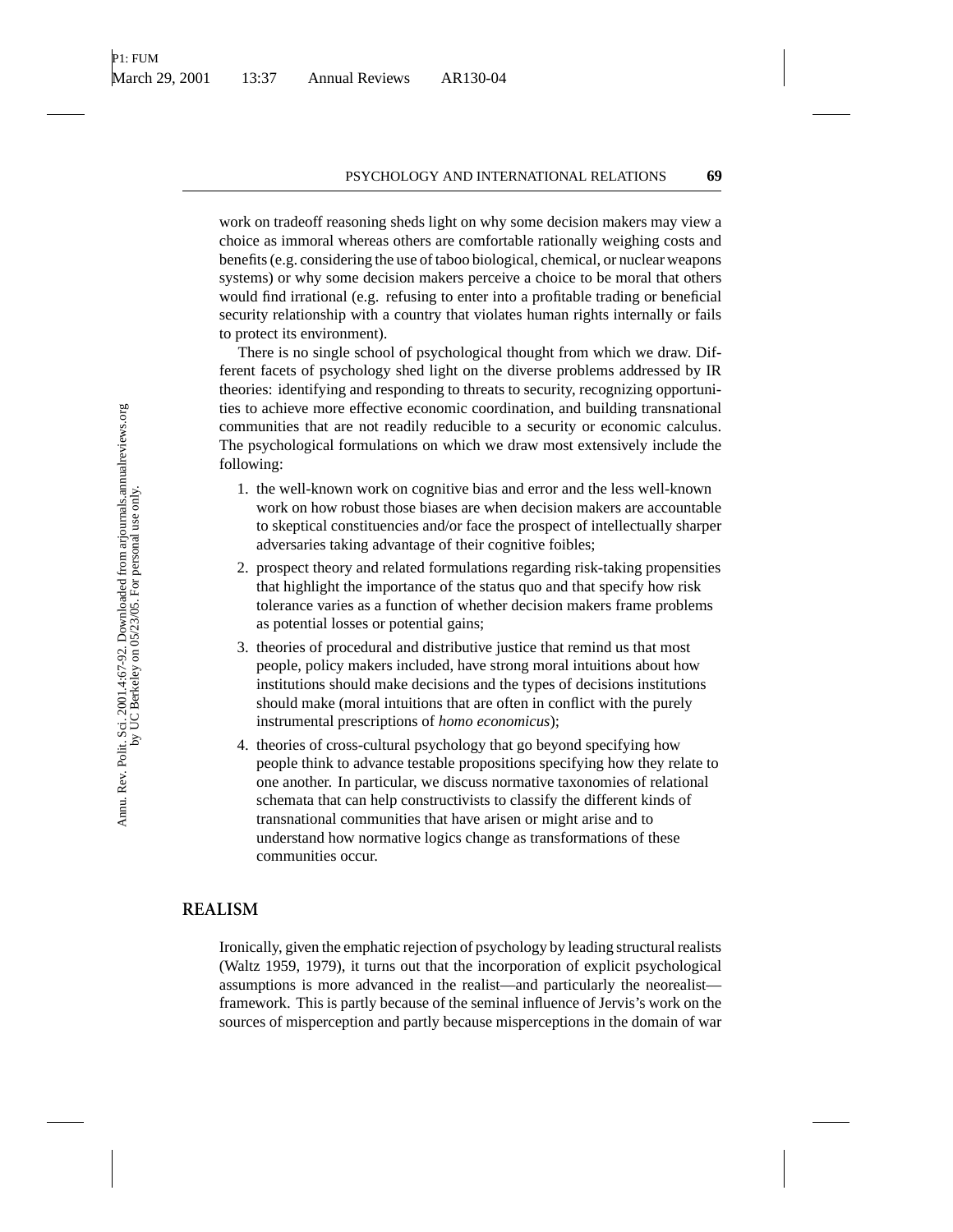and peace are so visibly costly to states and their societies, triggering great interest in the failure of some states to play the international power game well.

Those who believe they have the least need to take account of psychological processes are the strict structural realists (Waltz 1979, Mearsheimer 1990, Layne 1993). Within this orthodox camp, some treat states as security maximizers in an anarchic state system that requires them to practice balance-of-power politics (Waltz 1979, Grieco 1990, Layne 1993); others attribute more grandiose objectives to states and depict them as power maximizers pursuing hegemonic aspirations (Mearsheimer 1994/1995, 2001). Waltz's framework predicts a general tendency for states to make rational, security-maximizing decisions as they are socialized into the international system (and states that are slow to learn the rules disappear). For Mearsheimer, states are under even greater pressure to form accurate representations of the world and respond to the actions of other powers in a timely manner. Either way, states tend to be deeply suspicious and deem it prudent to make worst-case assumptions about the actions of other states in the system, since the penalties for being wrong in a self-help environment are so severe.

Even these pure versions of neorealism implicitly reflect psychological assumptions. The security-maximizing defensive positionalist argument allows for the possibility that states can become satisfied with their position in the system. These status quo powers will tend to be loss averse and disinclined to pursue expansionist policies that could trigger counterbalancing by other states. The powermaximizing offensive variant views states as more gain seeking and assumes they are never satisfied short of hegemony.

Prospect theory—arguably the most influential alternative to subjective expected-utility maximization—can play a role within realism in helping to distinguish conditions under which the Waltz or Mearsheimer model of state motivation applies. Prospect theory posits that under certain conditions, decision makers should be especially willing to take riskier courses of action than would be justified based on calculations of their expected final asset position, and these conditions are as follows: First, they have not made psychological peace with their losses; second, they underweight subjective probabilities of failure by treating small probabilities as functionally equivalent to zero; and third, they overweight subjective probabilities of success by treating large probabilities as equivalent to 1.0 (certainty). By contrast, decision makers should be especially reluctant to take courses of action as risky as those stipulated by expected-value calculations when they have renormalized perceptions of what is rightfully theirs in response to recent gains, when they overweight small probabilities of failure by dwelling on them, and when they underweight large probabilities of success by ruminating over how things could go wrong.

Prospect theory has received extensive support in the experimental literature on choice, and although critical information is often missing (Boettcher 1995), it has been widely applied in the IR field (Levy 1992; Farnham 1994, 1997; Mc-Dermott 1998). When states are in the domain of losses (or, like Serbia, have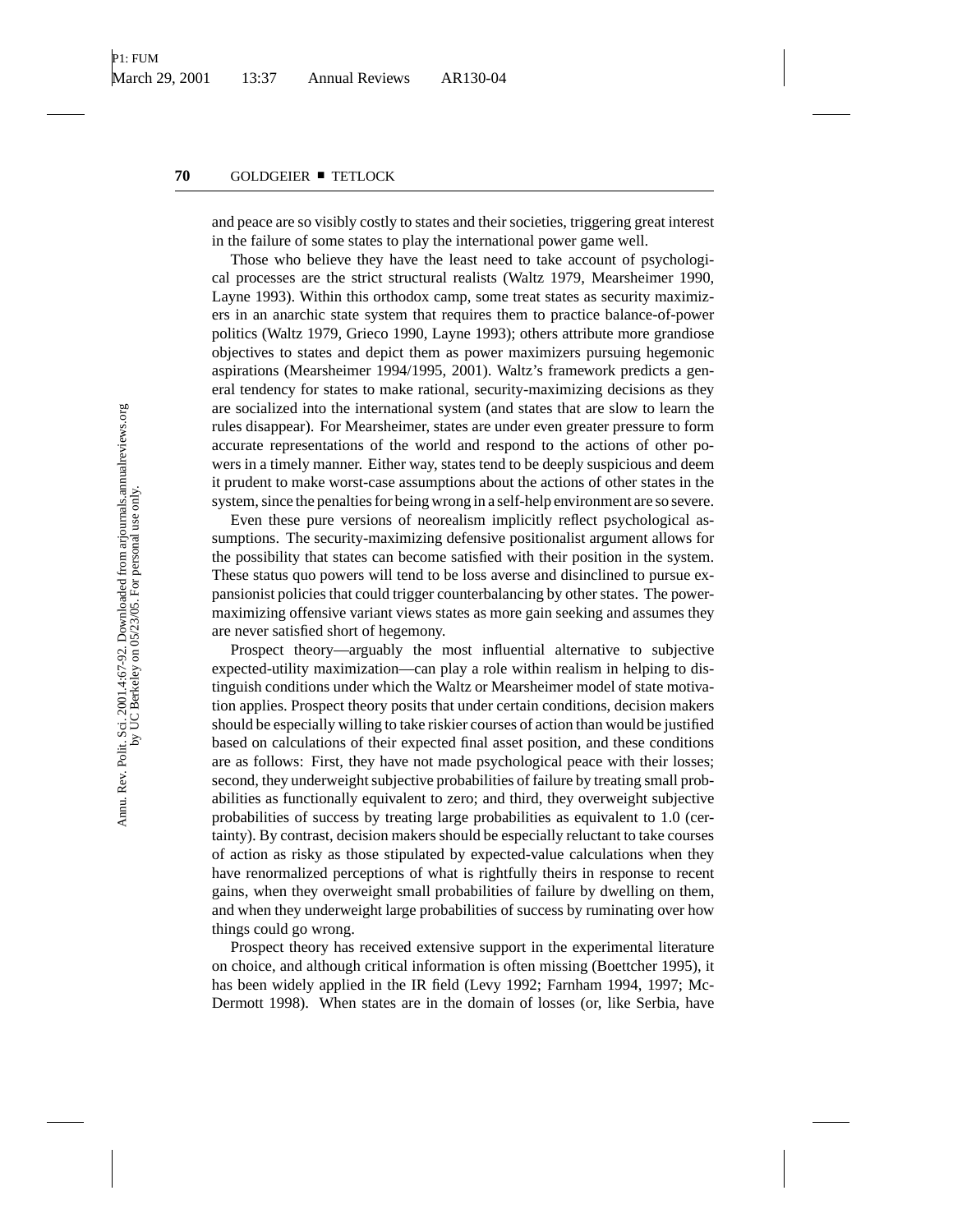not psychologically adjusted to ancient losses), they are more likely to take the irredentist approach that Mearsheimer posits (e.g. Germany in 1939, Japan in 1941). When states are in the domain of gain, they are more likely to accept the status quo, as Waltz would predict (examples, arguably, are the US reluctance to incur any casualties in interventions abroad in the 1990s—Haiti, Somalia, Bosnia, and Kosovo—as well as NATO's hesitation about expanding into parts of Eastern Europe more sensitive to Russia, notwithstanding Russia's palpable weakness).

Prospect theory also sheds light on the oft-noted differences between deterrence and compellence. It is far more difficult to induce a state to give up something that it already possesses than to prevent it from taking something that it does not possess (Schelling 1967). Indeed, prospect theory—and associated work on the endowment effect, which is the increase in value one places on something once one possesses it (Kahneman et al 1991)—suggests crude quantitative estimates of how much more difficult it is: Prospective gains often need to be roughly twice as large as prospective losses to be of commensurate value.

## **The Number of "Poles"**

Structural realists argue that errors in statecraft are more likely as the number of great powers increases. With more great powers, uncertainty grows about who will ally with whom. In this view, a bipolar world—one with only two great powers (as existed during the Cold War)—is most stable. For other realists, the focus is not on the static distribution of power at any given moment but rather on the dynamic ebb and flow of military, economic, and technological capabilities of declining and rising powers (Blainey 1973; Gilpin 1981; Wohlforth 1993, 1999; Schweller 1996, 1998), an ebb and flow that inevitably increases uncertainty about the proper course of action for hegemons and challengers alike.

Regardless of the source of the difficulty—the complexity created by multipolarity or the ambiguities created by chance—even these psychologically minimalist variants of realism open the door to considerations of error and bias. The greater complexity of multipolarity increases the difficulty of timely and accurate information processing regarding the distribution of capabilities. The finite informationprocessing capacity of states (and implicitly the decision makers within them) can be overwhelmed by environments with unfavorable signal-to-noise ratios. Miscalculation becomes more likely either when the balance is harder to measure or when there is increasing uncertainty about one's future position in the system. This greater likelihood of miscalculation, in turn, increases the prospects for war.

The psychological literature suggests that decision makers are susceptible to dilution effects. They often lose confidence in the diagnosticity of predictively useful cues when those cues are embedded in arrays of utterly nondiagnostic cues (Nisbett et al 1981, Tetlock & Boettger 1989). From this standpoint, the more unfavorable the signal-to-noise ratio, the greater the risk that decision makers will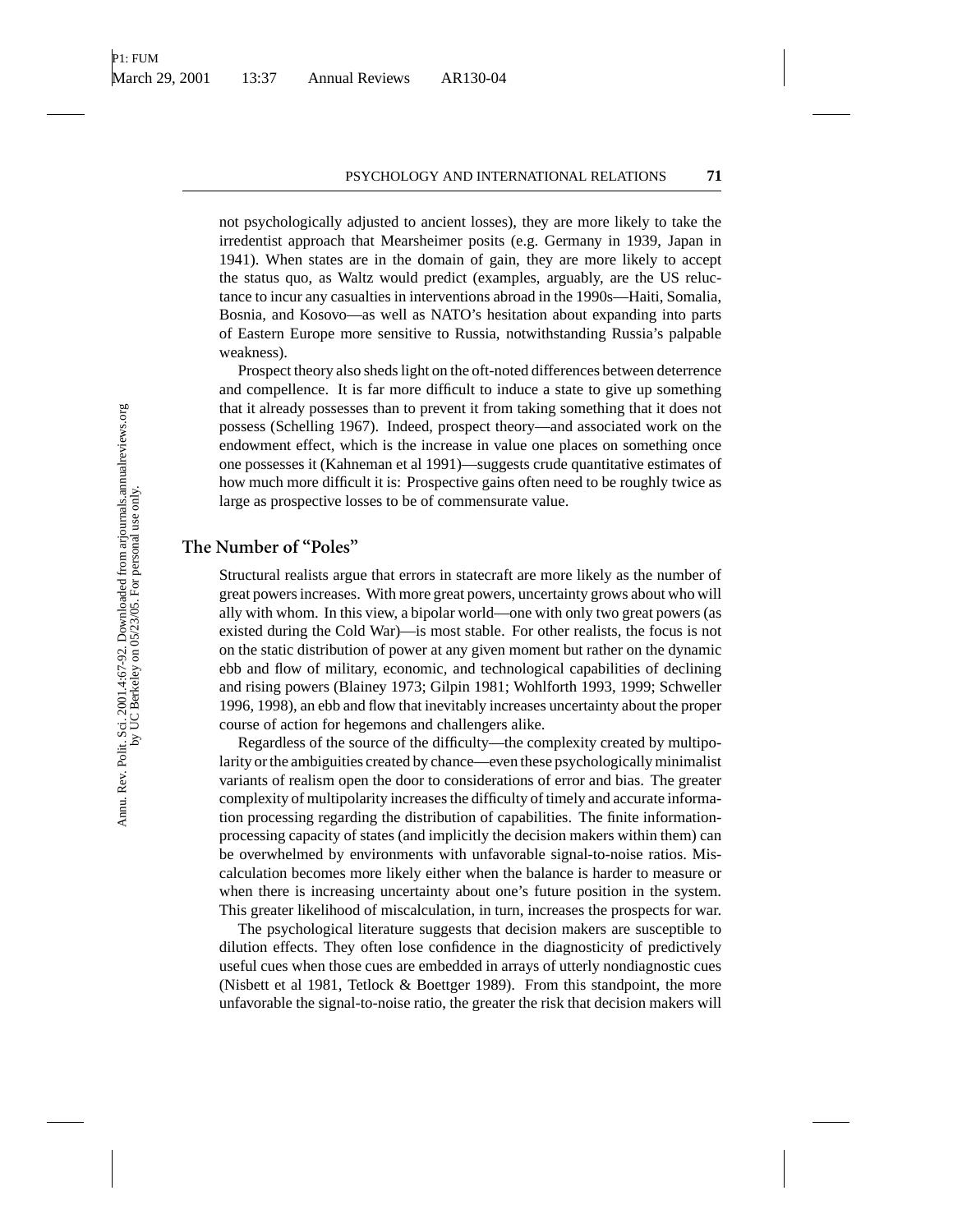be distracted by irrelevancies, which may have been intentionally introduced by adversaries to confuse the real issues at stake.

The dilution literature and the broader body of work on information overload mean that sometimes decision makers are distracted because there are too many balls in the air (multipolarity), sometimes because the ball is moving too fast (periods of hegemonic transition), at other times because, although there is only one ball, there are lots of other things in the air (complex pluralistic polities that send out contradictory cues), and finally because the air is so hazy and the illumination so poor that the ball may be difficult to see (gauging the intentions and capabilities of closed states). Thus, at least four key properties of the information environment interact with cognitive constraints on decision makers in ways that can produce misperception and miscalculation.

## **Misperceptions**

Some realists have gone much further than the strict structuralists in building psychological constructs into their frameworks. They posit that misperceptions slippages between reality and decision makers' representations of reality—are not random (the proverbial trembling hand of game theorists) but rather can take systematic forms. Random errors can be explained away easily by strict structuralists and game theorists, but more systematic errors should be a difficult psychological pill to swallow because they call into question the efficiency and thoroughness of the process by which states are socialized into a ruthlessly competitive system in which ultimately only the fittest survive.

One class of misperceptions concerns one's would-be allies. For example, Waltz (1979) has identified two errors that occur in multipolar international environments—states may do too much or they may do too little. First, states can couple themselves too tightly to allies and get dragged into war (World War I model); second, states can free-ride and mistakenly count on others to take care of the balancing against potential aggressors (World War II model). Work seeking to explain these patterns has focused on misperceptions of the offense/defense balance and of the balance of power as a key determinant of which error occurs (Christensen & Snyder 1990, Christensen 1997). When offensive dominance is wrongly thought to prevail—as in 1914—excessive coupling is to be expected; when defensive dominance is wrongly thought to prevail—-as in the mid-1930s free-riding should be common.

This pattern can be amplified by simplistic analogical reasoning that leads states to draw on the wrong historical precedents (states are prone to fighting the last war). The failure to engage in timely Bayesian updating of assessments of changes in military technology and/or intra-alliance behavior leads to systematic lags between perceptions and reality. Despite arguments to the contrary (Gerber & Green 1999), the psychological literature on judgment and choice suggests that most decision makers are not natural Bayesians (Edwards 1962; Tetlock 1998, 1999). People, even experts, are often too slow to change their minds in response to unexpected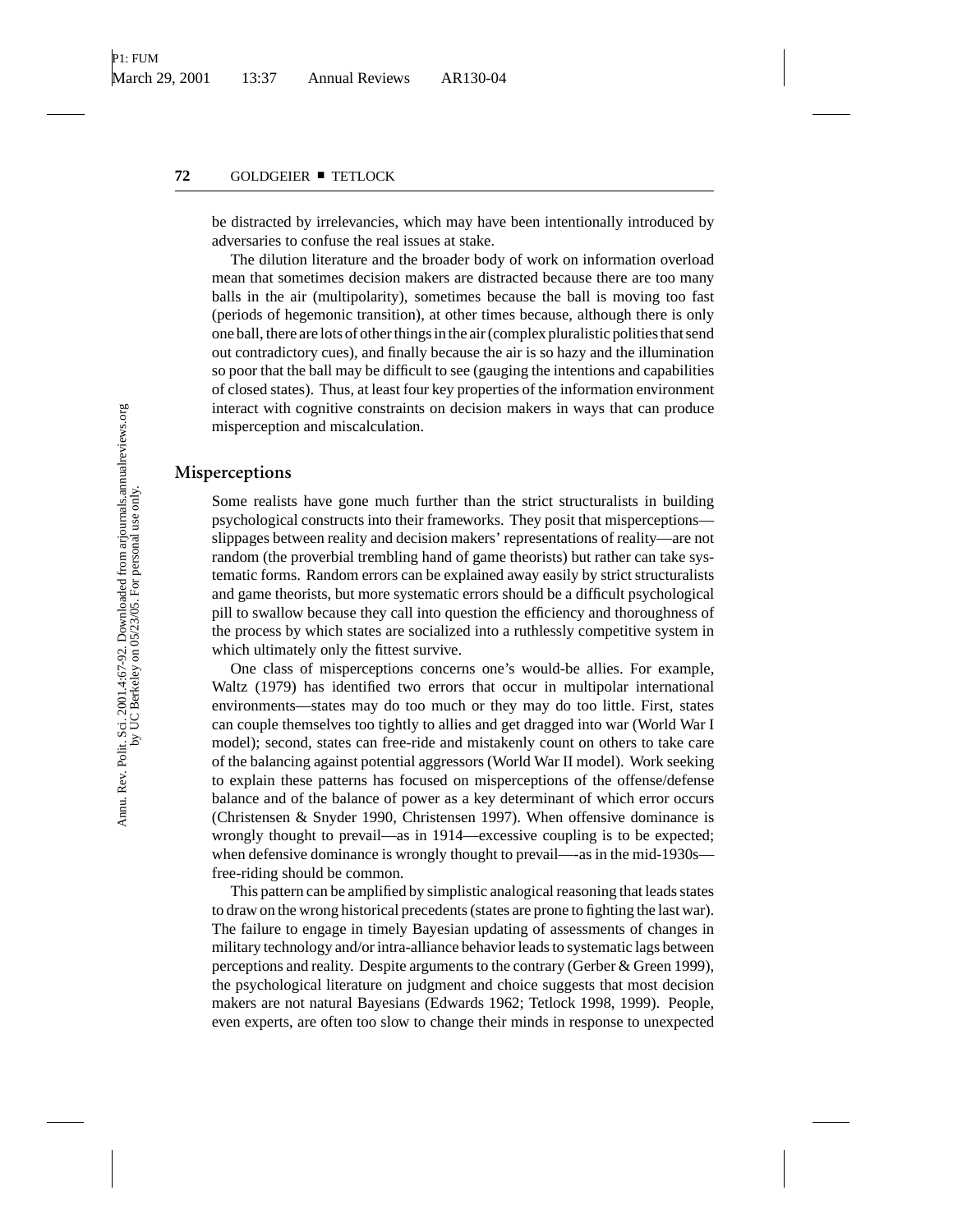events, especially in environments in which causality can be indefinitely contested because no one knows for sure what would have happened in the counterfactual worlds in which alternative policies were pursued.

A second class of misperceptions concerns potential adversaries (Jervis 1976). Again, states must balance the risk of two conflicting perceptual errors. Type I errors involve incorrectly labeling status quo powers (Waltz's and Grieco's defensive positionalists) as expansionist, precipitating a conflict spiral; type II errors involve incorrectly labeling expansionist powers (Mearsheimer's hegemony seekers) as status quo, leading to failures of deterrence. During the Cold War, this debate was central to ideological arguments between liberals and conservatives in both Washington and Moscow over how to deal with the other superpower (Osgood 1981, Garthoff 1994). One implication of Jervis's argument (which relies heavily on experimental social psychology of the 1960s and 1970s) is that type I errors are more common than type II errors as a result of the fundamental attribution error (in which observers are too quick to draw strong dispositional inferences of hostile intent from situationally motivated defensive preparations) and belief perseverance (in which observers are too slow to revise their initial causal inferences in response to unexpected events). Other work on cognitive factors in IR demonstrates that misperceptions occur in a variety of types of international relationships, not just those regarding allies and adversaries (Herrmann & Fischerkeller 1995).

Realists might challenge this argument on one of the following grounds, each compatible with a major line of psychological research on judgment and choice:

- 1. The state system is overwhelmingly populated by expansionist actors, so the base rate favors an across-the-board inference of expansionist intent.
- 2. The costs of making a type II error are typically so much more severe than those of making a type I error that making many fundamental attribution errors is a cost worth paying.

One example of this type of adaptive error is the Bush administration's response to Gorbachev's cooperative initiatives. Outsiders criticized both the "strategic pause" announced in 1989 and the general White House attitude that Gorbachev was simply tricking the West into letting its guard down. Many American officials were slow to accept that Soviet policies represented a fundamental redefinition of Soviet interests. Realists would argue, however, that rather than succumbing to error, these officials could not adjust more rapidly because the penalties for being wrong would have been so severe, and in some cases their prior experiences (particularly their involvement in the failed détente of the 1970s) added to their concerns (Tetlock & Goldgeier 2000).

## **Evolution**

The common misconception that realist and psychological theory are inevitably in tension with each other—formally advanced in Waltz's influential 1959 book should be called into question here (see also Mercer 1995). On the one hand, certain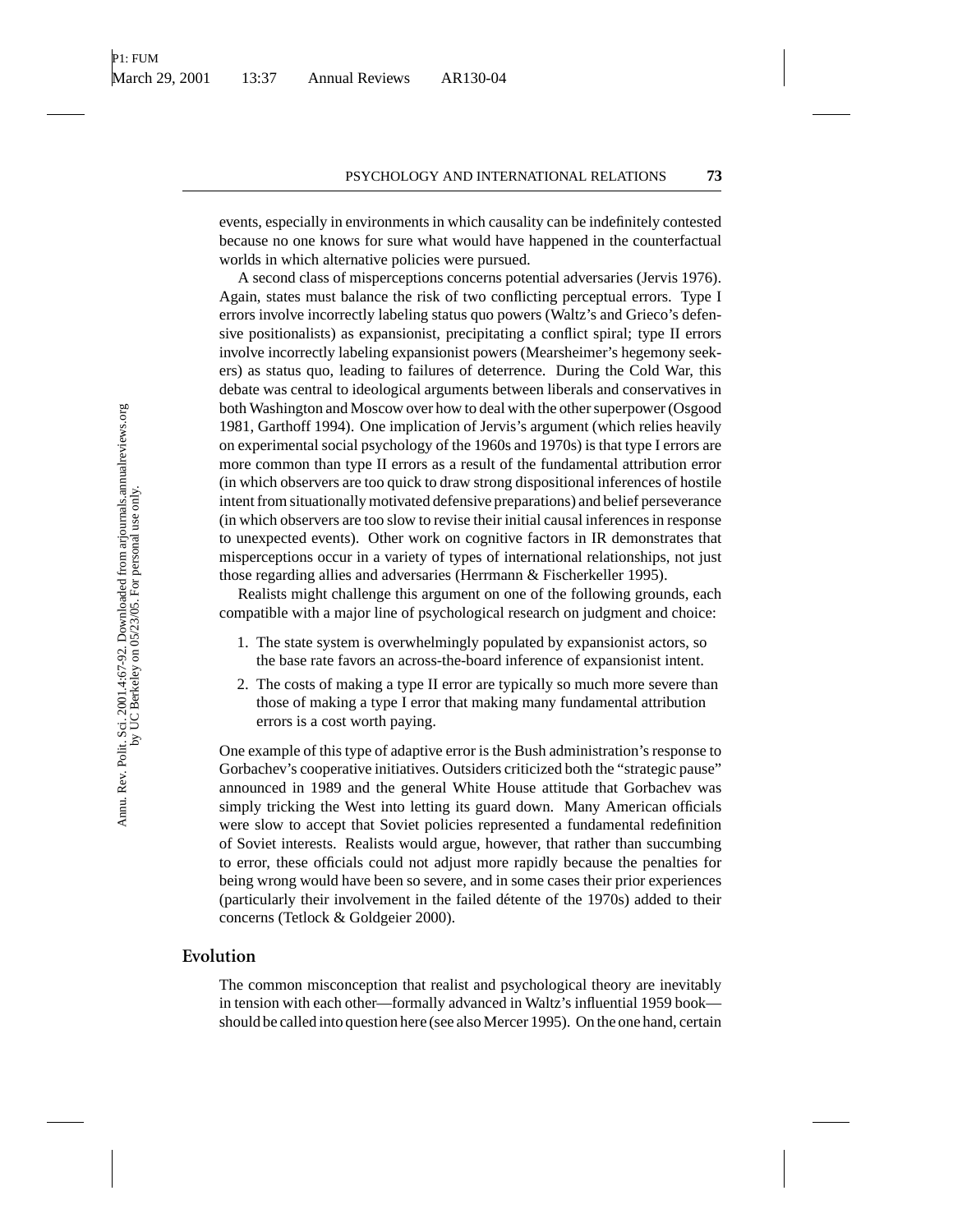strands of evolutionary psychology reinforce the realist emphasis on the benefits of being suspicious. On the other hand, realist arguments, far from precluding cognitive bias and error, reinforce psychological analyses that highlight the benefits of making snap judgments of intentionality, especially for potentially threatening conduct, as well as the perils of changing one's mind too soon. For instance, Skyrms (1996) documents that evolutionary theory guarantees only that organisms are in a continual process of maximizing their genetic fit to their ever-changing local environments, not that organisms are perfect Bayesians (truth seekers) or utility maximizers, as normative theories actually require. Indeed, nature might even select for the kind of cognitive biases that US National Security Adviser Brent Scowcroft and others exhibited in 1989. As Stich (1990:25) comments, "A very cautious, risk-averse inferential strategy—one that leaps to the conclusion that danger is present on very slight evidence—will typically lead to false beliefs more often, and true ones less often, than a less hair-trigger one that waits for more evidence before rendering a judgment. Nonetheless, the unreliable, error-prone, risk-averse strategy may well be favored by natural selection. For natural selection does not care about truth; it cares only about reproductive success [read national survival]. And from the point of view of reproductive success, it is often better to be safe and wrong than sorry." Of course, this argument assumes that false positives are evolutionarily inconsequential, an assumption that the spiral theorists, worried about the World War I model, would challenge.

The key point here is that it is possible to grant evolutionary processes of natural selection—whether they have operated on human beings since the Pleistocene or they have operated on nation-states since Westphalia—a central role in shaping mental or organizational mechanisms of decision making (Cosmides & Tooby 1994, Pinker 1997) and still have plenty of room for a psychological research program that demonstrates deviations from rationality defined by perceptual-accuracy criteria.

Revisionist structural realists have begun to explore these attribution errors as they seek to understand how states try to balance against threats rather than power (Walt 1987, 1996). At times, these analyses resemble arguments underlying theories about the democratic peace from a social psychology point of view. For example, Walt (1996) has shown how states undergoing revolutionary transformations change threat perceptions in the international environment and produce systematic errors as others react to the rise of these revolutionary states and exaggerate the threat. Revolutions increase uncertainty for other actors in world politics, since there is a tendency to assume that ideologically alien domestic systems foreshadow threatening international conduct. Walt demonstrates that miscalculations abound owing to reliance on biased information, self-defeating spirals of suspicion occur in numerous cases, and ideology is an impediment to accurate assessments of other states. As psychologists would expect, once a regime is assigned to an ideological outgroup, observers exaggerate and there is reduced ability and motivation to empathize (Brewer & Brown 1998). We feel justified in making nasty inferences about these alien regimes for which we might have weak evidence, and it may prove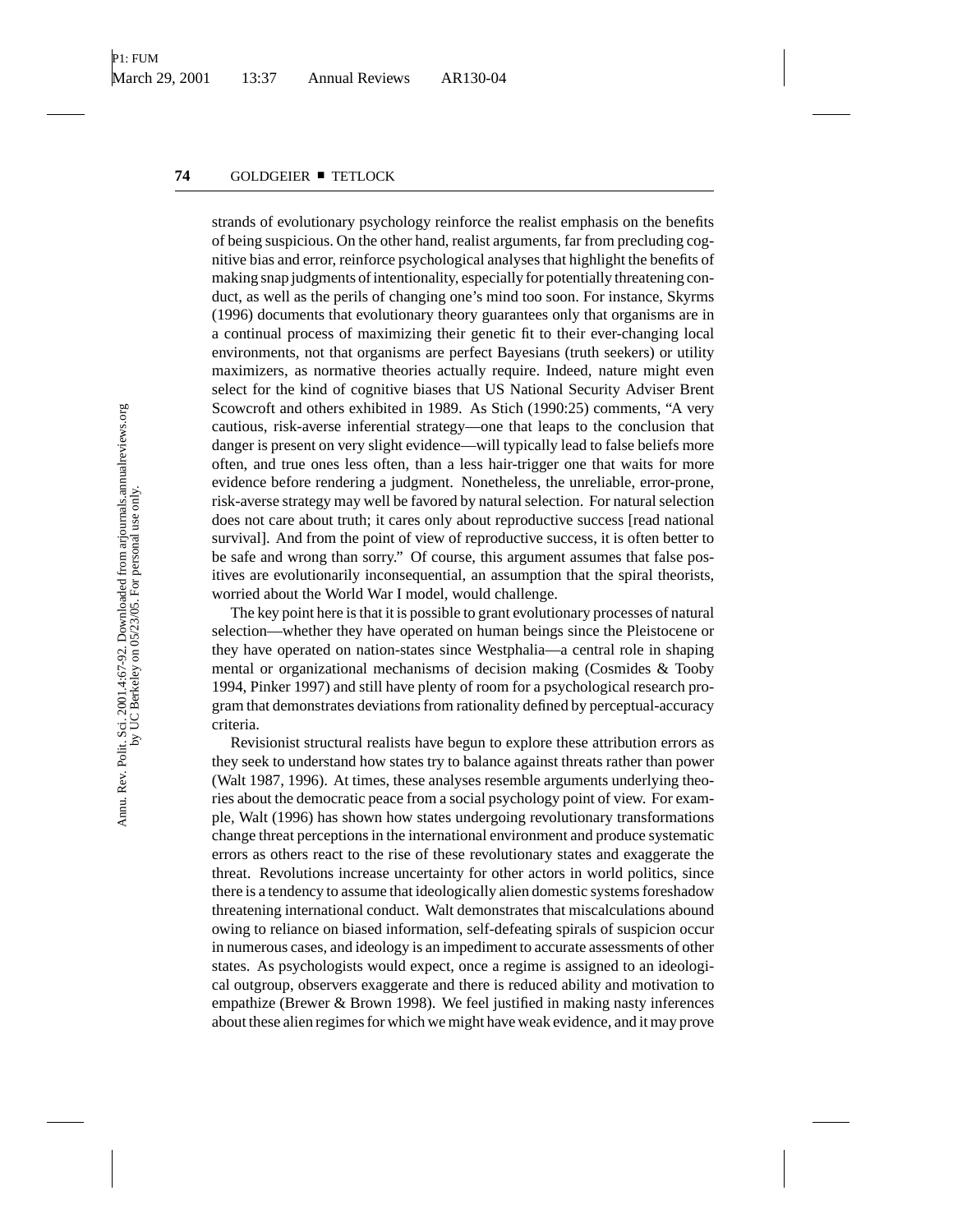difficult to reassess regimes that move away from revolutionary aspirations because of our preference for confirmatory strategies of hypothesis testing (Dawes 1998).

Other realists have attributed self-defeating expansionism to a leader's need to satisfy diverse coalitions in order to stay in power (Snyder 1991). Different groups within the elite place contradictory accountability demands on policy makers, thereby making the overall policy less coherent. For example, Soviet leaders Nikita Khrushchev and Leonid Brezhnev needed to placate, on the one hand, the ideologues and military who wanted to expand into the Third World, and, on the other, the technocrats who wanted the benefits of detente (Anderson 1993, Richter 1994, Snyder 1987/1988). The expansionist behavior was not only costly in itself but also impaired the ability of the Soviet Union to gain economic rewards from the United States. In such cases, the payoff to each specific elite group is rational, but the sum total of payoffs produces irrational, contradictory behavior. Domestic rationality may produce international irrationality (Lebow 1981, Fearon 1998). External observers, however, often underestimate the internal complexity of interactions among factions that produce policy outputs. This underestimation may be the product of cognitive biases toward overcentralization (Jervis 1976, Vertzberger 1990) and entitativity—seeing a collective entity as a single unit (Brewer & Brown 1998)—or a more strategic decision to hold other states tightly accountable for their conduct.

## **Moderating Variables**

Since Jervis wrote in the mid-1970s, we have learned a lot in experimental social psychology and behavioral economics about the social and market forces that can either amplify or attenuate deviations from rationality. Let us assume, as many experimental researchers do (although not all—see Gigerenzer & Goldstein 1996), that a root cause of error and bias is the tendency of both individual and collective actors to over-rely on simple, easy-to-execute heuristics that often give people unjustifiable confidence in their judgments and decisions. Insofar as this diagnosis is correct, it follows that social, political, and economic systems that encourage actors to engage in more self-critical and reflective forms of information processing should often have the net effect of attenuating bias. Conversely, social, political, and economic systems that encourage mindless conformity, defensiveness, and the perpetuation of shared misconceptions should have the net effect of amplifying bias.

Two important sets of social-institutional moderators of rationality merit mention. First are organizational and domestic accountability pressures. Decision makers virtually never work in social isolation, with the occasional bizarre exceptions of leaders such as Adolf Hitler, Josef Stalin, Kim Il Sung, and Saddam Hussein, who centralized enormous authority in themselves. Decision making more typically unfolds in complex social and political networks of accountability. There are several possible ways of structuring these accountability networks or systems so as to promote more flexible, complex, rigorous, and systematic forms of thinking.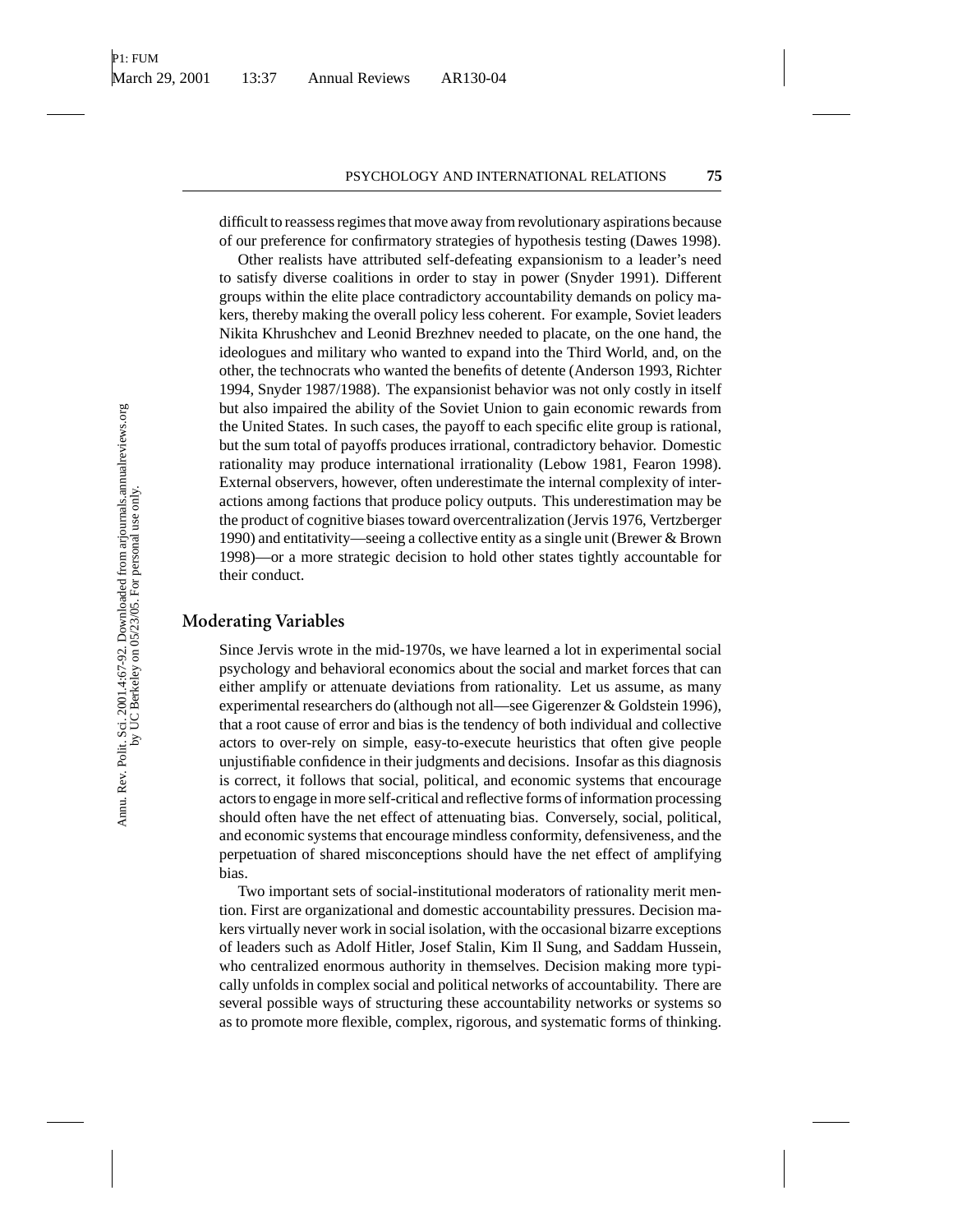Experimental work indicates that, ideally, decision makers should feel accountable prior to making irrevocable commitments, and they should feel accountable to audiences whose judgment they respect and whose continuing esteem they value. In addition, the simple conformity option—telling people what they want to hear should be short circuited either by creating normative ambiguity (decision makers should not know what others want to hear) or by creating normative conflict (decision makers know what others want to hear but the others represent diverse interests that want contradictory things). (See Tetlock 1992, Tetlock & Lerner 1999, Lerner & Tetlock 1999.) These are exactly the types of accountability preconditions that characterize multiple-advocacy policy groups (George 1980), many organizational prescriptions for averting groupthink (Janis 1982, Tetlock et al 1992), and arguments in political science about the underlying institutional-political mediators of the democratic-peace effects (Doyle 1983, Russett 1995, Owen 1997, Elman 1997).

Second are competitive market pressures. Skeptics have long suspected that judgmental biases hold up only in single-play situations in which respondents rarely receive feedback concerning the appropriateness or effectiveness of their decisions and respondents have little material incentive to get the answer right anyway. The skeptics overstated their case but there is some truth to this objection. Certain classes of errors and biases—especially breakdowns in consistency and transitivity produced by reliance on simple (lexicographic) decision rules—can be corrected when we move the choice process into open and transparent market settings that provide for repeated play, interaction with attentive competitors, and rapid, unequivocal feedback on the consequences of one's choices (Kagel & Roth 1995, Camerer & Hogarth 1999).

Combining these two lines of argument, it is possible to identify an ideal set of conditions under which the error-and-bias portrait of the decision maker should be of minimal predictive usefulness. Ideally, the inner advisory group deliberates under the norms of multiple advocacy, is accountable to the institutions of a selfcorrecting democratic polity, and is making decisions in a policy domain in which critical information is readily available; and mistakes are quickly and publicly punished. These conditions are most likely to be satisfied in what is commonly called the zone of peace and prosperity (Goldgeier & McFaul 1992, Russett 1995, Singer & Wildavsky 1996). To be sure, decision makers will still make mistakes in this privileged zone, but the mistakes will be fewer, less systematic, and less serious than elsewhere, and when mistakes do occur, decision makers will correct them more rapidly. An example is the swift response of leaders to what Friedman (1999) calls the electronic herd and its imposition of a "golden straitjacket." The research agenda becomes one of identifying the relative resistance of biases to de-biasing pressures. Holding properties of the environment constant, we suspect the most tenacious biases will prove to be those that are widely shared and relatively subtle, and therefore difficult to identify and exploit. And even if the environment is more conducive to better cognitive performance, emotions associated with stress—such as fear and anxiety—may alter the impact of de-biasing pressures (Crawford 2000).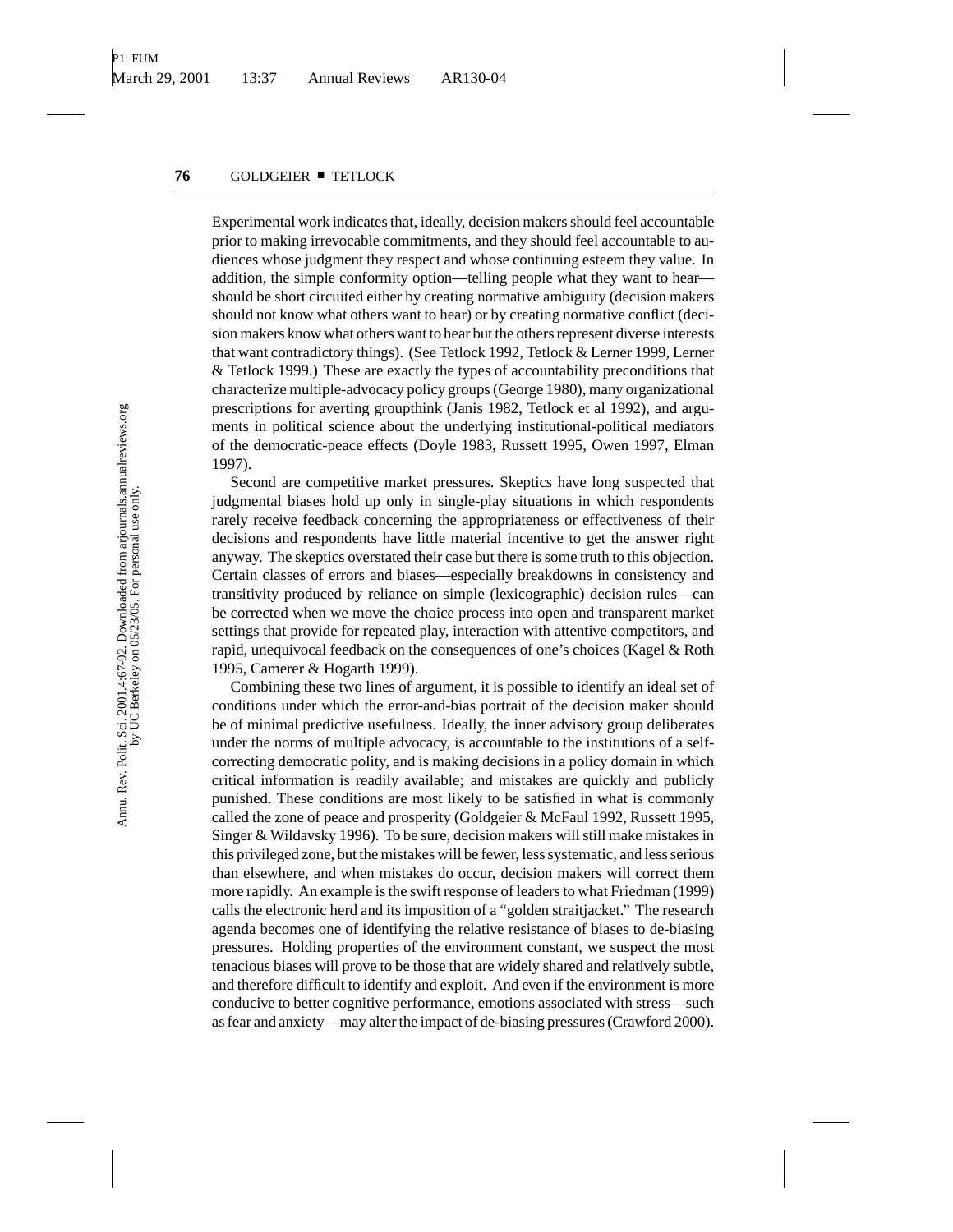## **The Dangers of Being Too Smart**

Psychology can illuminate a long-standing problem identified by prominent realists during the Cold War, namely, the reluctance of thoughtful decision makers to accept the radical strategic implications of the nuclear revolution (Waltz 1979; Jervis 1984, 1989). In this case, the problem was not the typical shortcomings caused by cognitive bias; rather, the error was being "too smart" or hyper-rational. An insightful illustration from behavioral game theory, the "guess-the-number" game first studied by Nagel (1995), illuminates the problem. Contestants guess a number between 0 and 100, with the goal of guessing as close as possible to two thirds of the average number chosen. In a world where all the players are known to be rational, in the sense that they will form expectations about the guesses of others who themselves are carrying out as many levels of deduction as necessary, the equilibrium in this game is 0. In a contest run at Thaler's (2000) urging by the *Financial Times*, the most popular guesses were 33 (the right guess if everyone else chooses a number at random) and 22 (the right guess if everyone picks 33). The average guess turned out to be 18.91 and the winning guess was 13.

To model how people play this game, we must allow for two kinds of individual differences in sophistication: logical and psychological. First, agents differ in the number of logical levels of processing they work through. A guess of 33 reflects one level (I guess that the average guess will be 50 and  $2/3$  of 50 is 33), 22 is two levels (I infer that you will work through the preceding argument so I will guess 2/3 of 33 or 22), and so on. Second, agents differ in their psychological assumptions about other actors and the likelihood of those actors working through the necessary inferences to reach the logically correct answer. Agents who guess 0 are logically sophisticated but psychologically naive. The intriguing implication here is that good judgment requires a game-theoretic appreciation for what the technically correct answer is as well as psychological savvy in appreciating how close people can come to approximating that solution. The lesson for IR is that games can have both logical and psychological equilibria (see Green & Shapiro 1994).

The implication for debates over nuclear doctrine emerges from Jervis's critique of the so-called countervailing strategy. With perfect logic from a conventional perspective, influential American strategists argued the following: The United States' current policy posture rests on the threat that if the other side attacks somewhere in a limited fashion, we would launch all-out nuclear war. But this threat is not credible, so we are not deterring a limited attack. We need options at each level of escalation, and we need dominance at each level, so that the other side will know that our potential response is credible and thus they will be deterred from starting even a small-scale attack.

For Jervis, the countervailers were "too rational." They recognized that the threat of all-out war was incredible, so they worried that it would not be taken seriously and thus would not deter. Stability at the top level of nuclear war led to less stability at lower levels (the stability-instability paradox). Jervis and others, such as Brodie, Waltz, and Bundy, argued that the nature of nuclear weapons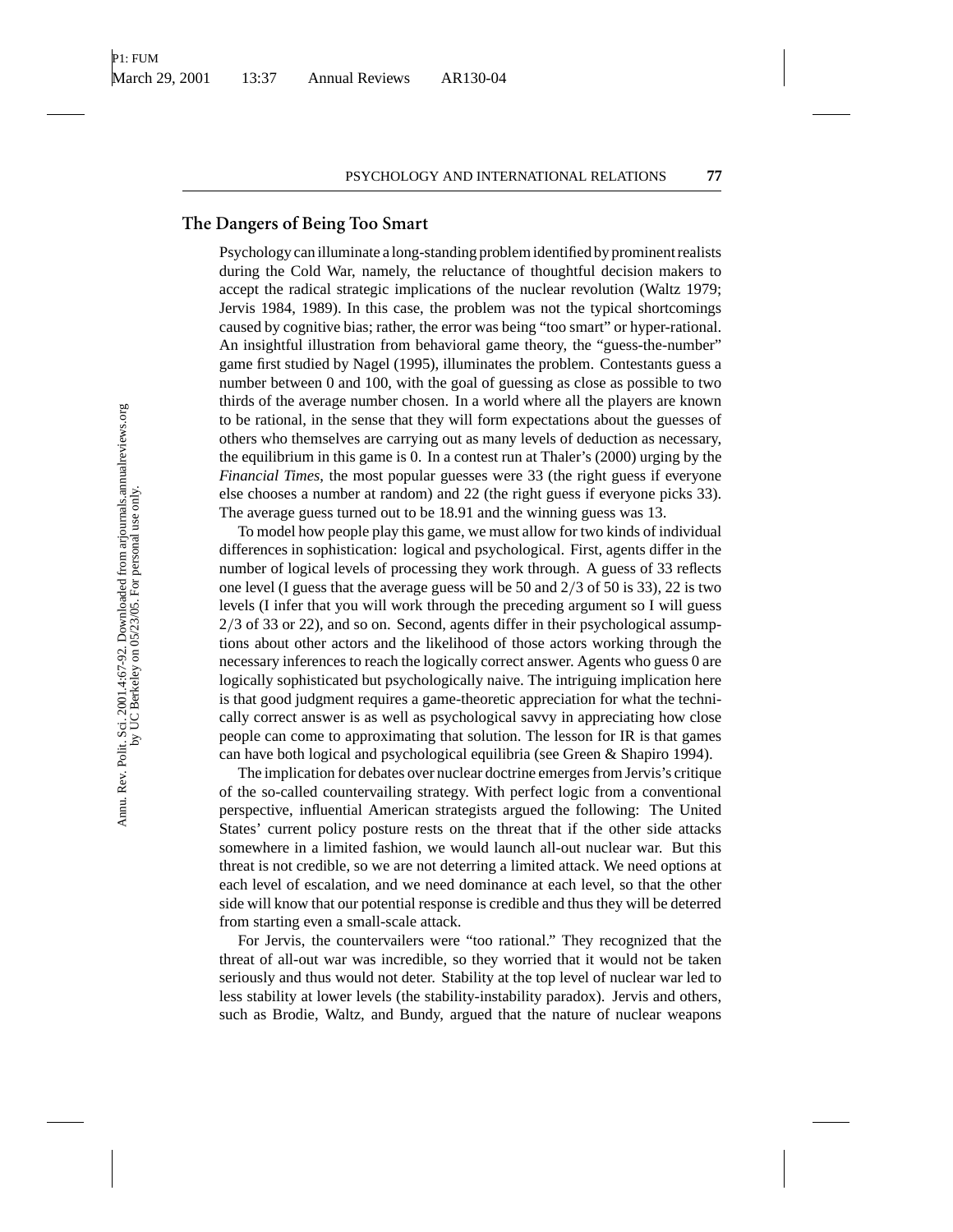meant that uncertainty was enough. The threat was effective not because the Soviets were certain that the United States would carry it out, but because in war it was a possibility, and the costs of nuclear war were so great that this possibility was sufficient to deter Soviet attack. Given the peculiar psychology of nuclear weapons and the feelings of ultimate dread they inspire, efforts to create limited-war-fighting options were at best unnecessary (wasted resources) and at worst counterproductive by sending the message that it may be permissible to escalate to "low" levels of conflict previously regarded as unthinkable.

## **INSTITUTIONALISM**

Although realists disagree about many things, there is one matter on which they concur: In the absence of a common threat, sustained interstate cooperation is extremely difficult because (*a*) states are more concerned about relative than absolute gains, (*b*) states are always tempted to defect (and there is no higher authority to stop them or others from doing so), and  $(c)$  the penalties for being too sanguine about the intentions of others are so severe.

The institutionalist challenge arose in response to this pessimistic appraisal of the prospects for cooperation in the international system. The microeconomic variant of institutionalism articulated by Keohane [building on the earlier work of Coase (1960) and Williamson (1965) in economics and of neofunctionalists such as Haas (1958, 1964)] accepted that the international system is anarchic and populated by unitary, egoistic actors but nonetheless insisted that it is possible for such actors—in principle and in practice—to create institutional frameworks that permit them to secure the gains of cooperation by lowering their fear of being exploited to a tolerable level. Theoretically, transnational institutions should arise whenever it is economically rational to create them (although they might need a hegemon to get them started).

Psychologists are likely to be skeptical and to view such a claim as simultaneously too restrictive and too expansive. The claim is too restrictive because regimes can arise via mechanisms other than transaction-cost calculations—for example, shared norms of fairness or the desire to punish free-riders. The claim is too expansive because actors may fail to form regimes even if all of the economic institutionalists' preconditions are met; shared mindsets may blind actors to the feasibility or benefits of coordination. [See Thompson (1998) for experimental evidence on the fixed-pie fallacy; see Herrmann et al (2001) for survey evidence of mindset impediments in mass public opinion to movements toward the Pareto frontier in international trade.]

In the neoliberal institutionalist model, actors who recognize that they confront a repeated play situation and that the transaction costs for continuing to improvise ad hoc solutions are high rationally enter into binding compacts that can persist despite changes in the balance of power among the member states. Contrary to many realist views that institutions largely serve the interests of the powerful states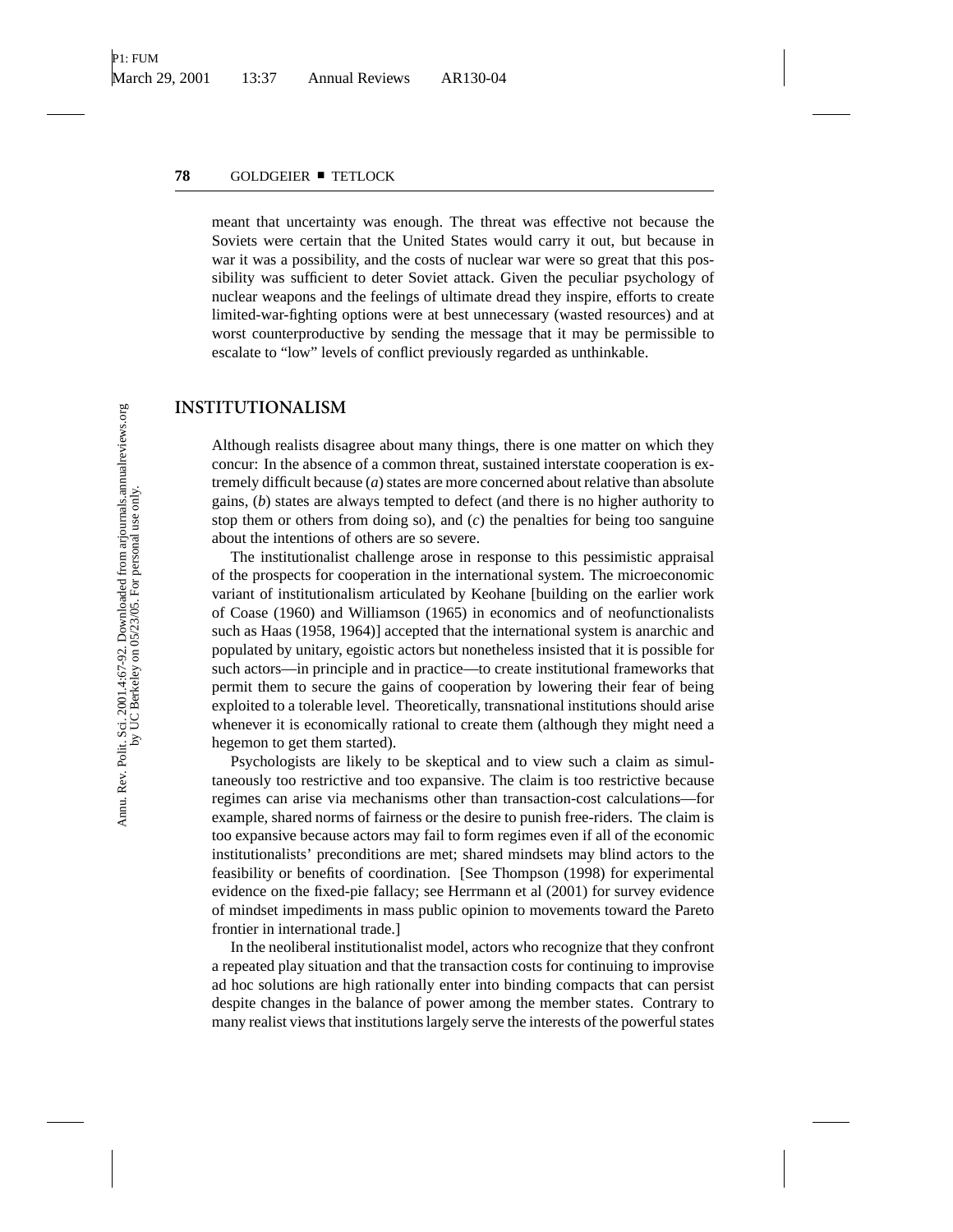and have minimal independent effect on state interests (Gilpin 1981, Mearsheimer 1994/1995), neoliberal institutionalists believe that international institutions can alter state interests over time as domestic political actors learn the value of continued participation in the international regime (Keohane 1984, Keohane & Martin 1995).

The key issues on which we believe psychology can inform these types of institutional analyses are when and why states seek to create institutions in the first place; when and why states live up to institutional norms and principles; and whether and when, over time, institutions transform the conceptions of state interests held by decision makers.

## **Creating Institutions**

There are many policy domains in which institutionalists have sought to demonstrate the process by which states, theoretically locked in "prisoner's dilemma" relationships, successfully escape from the suboptimal mutual defection cell of the payoff matrix and land in the Pareto-optimal mutual cooperation cell. These include the postwar arrangements to facilitate trade by restricting the sovereign authority of states unilaterally to set tariffs and other barriers blocking entry to domestic markets, the rise of the European community to manage a range of economic, environmental, and social issues, and the creation of transnational environmental regimes to cope with perceived externalities of commercial and industrial development (e.g. CFC production, Mediterranean pollution control, restrictions on fishing and whaling, the law of the sea restrictions on resource development).

It should go without saying that ideas—policy makers' individual or shared mental representations of the problem—shape judgments about whether institutional solutions are feasible and desirable and what forms those institutional solutions should take. Goldstein & Keohane (1993:3) formally recognize this point when they declare, "Ideas influence policy when the principled or causal beliefs they embody provide road maps that increase actors' clarity about goals or endsmeans relationships, when they affect outcomes of strategic situations in which there is no unique equilibrium, and when they become embedded in political institutions." In our view, the usefulness of adopting a cognitive psychological approach to the role of ideas hinges on the potential for systematic slippage between policy-guiding mental representations of reality and reality itself. Here we invoke the transparency of the environment as a fundamental moderator of the value of resorting to psychological levels of explanation for institution formation. The greater the transparency, the less latitude there is for slippage between reality and mental representations of reality.

"Transparency" has many meanings but two are especially important in this connection. First is the observer's ability to discern basic facts. Second is the ability to draw sound causal inferences, which can include, for example, the clarity of reward-punishment contingencies in the environment.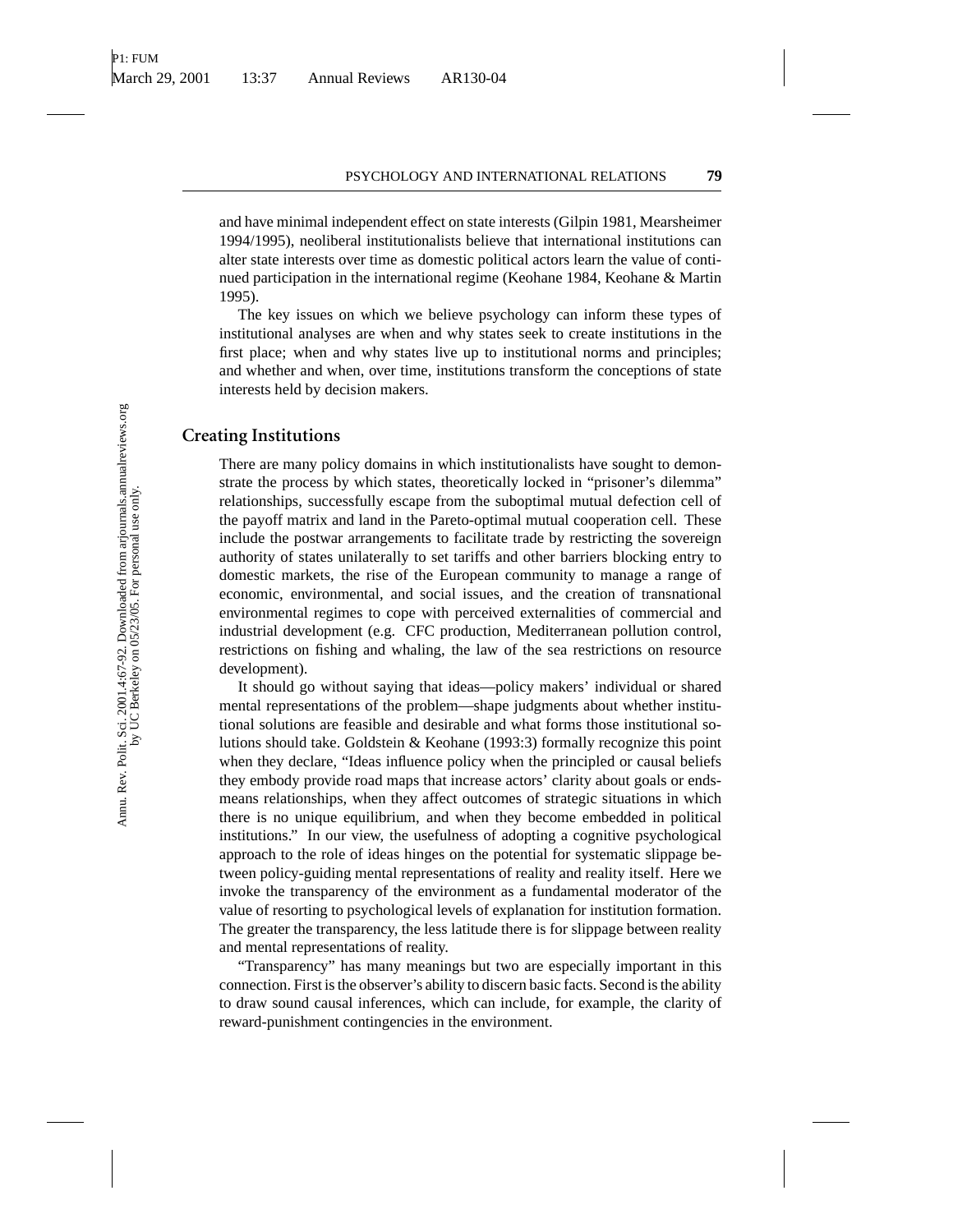Epistemic communities (Haas 1997) can both advance and reflect causal transparency. At one end of the transparency continuum are policies shaped by epistemic communities possessing great authority and prestige by virtue of their technical and scientific achievements in teasing apart cause-effect relationships. This is especially likely in domains where investigators can test theoretical hypotheses in controlled and replicable experiments [and there is minimal reliance on what Tetlock & Belkin (1996) call counterfactual control groups]. Here we have in mind the near consensus among biomedical specialists on the appropriate strategies (or methods of developing strategies) for coping with transnational epidemics, the near consensus among climatologists on the effect of CFCs on the ozone layer of the atmosphere, or the near consensus among physicists and engineers on the prerequisites for nuclear proliferation. Virtually no one in the mainstream of the political elite in the advanced countries is prepared to question advice emanating from these communities on their issues of expertise.

At the other end of the transparency continuum are those policy domains in which the epistemic communities are either deeply divided or relatively undeveloped. Although there is substantial consensus among economists regarding the virtues of free trade, there are still pockets of sharp disagreement on details (strategic trade and infant industry arguments), as well as deeper professional rifts over the advisability of encouraging free flow of capital across national borders. Similarly, scientists differ on the sources, scope, pace, and effects of global warming.

We recognize that all inductive knowledge is tentative, and even wellestablished epistemic communities can fall prey to belief perseverance and groupthink. Nonetheless, the potential explanatory role of psychological constructs expands rapidly as we move from domains where the design of institutions is guided by "well-known facts" and "solid science" to those where the expert community is deeply divided and there is ample opportunity for cognitive and emotional biases to taint evaluations of evidence and options.

### **Compliance and Transformation**

IR theorists are deeply divided over the issues of why states comply with the demands of international institutions and whether over time those institutions can change state conceptions of their interests (Simmons 1998). Imagine a social influence continuum. At one end is compliance, where decision makers accede to the rules of international institutions as a result of exclusively utilitarian calculations of the material rewards and punishments of participating in those institutions. Historical prototypes would be military alliances formed to counter direct threats, and the World Trade Organization, which lowers trade barriers for members and provides sanctioning mechanisms to punish norm violators.

Toward the middle of the continuum are decision makers who do what is expected of them because they seek to establish particular social identities in the eyes of certain domestic or international audiences whose opinion they value, and because they may be unwilling to bear the reputation costs of defecting. This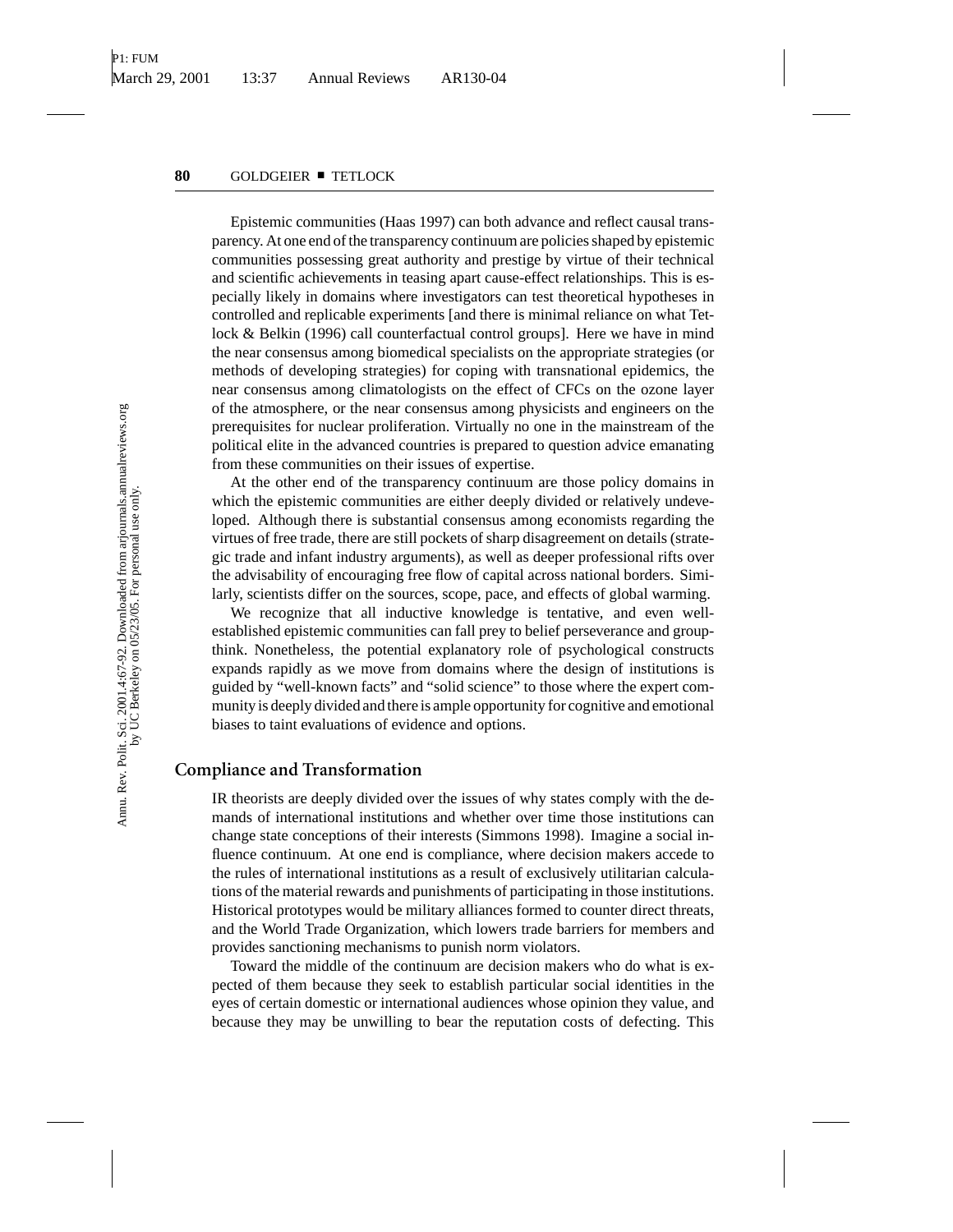form of social influence—sometimes called identification by social and organizational psychologists—should be less context-specific than mere compliance (which should shift on or off as a function of the cost-benefit calculus). Identification should persist even when it is materially inconvenient, but it still does not represent full-fledged internalization (Kelman 1958).

The self-presentational goals that drive identification do not always lead to "benign" outcomes. Although historical examples include states with dubious civil liberties practices or suspect records on respecting ecosystems signing on to human rights or environmental agreements in order to be part of the community of "modern" and "civilized" states, examples also include moderate Arab states in the 1960s and 1970s paying lip service to pan-Arabism and the destruction of Israel, as well as India's and Pakistan's efforts to join the nuclear club in order to achieve the status thought to accompany membership.

The calculations at the identification point of the spectrum are still largely utilitarian, but the benefits are measured not so much in economic and security terms as in social and reputational categories. As we continue toward the internalization end of the continuum, we find states not only doing the right thing but doing so for what they perceive to be the right reasons. The calculation is no longer utilitarian [in March & Olsen's (1998) terms, following the logic of consequential action] but rather is guided by moral, religious, or ideological ideals (March & Olsen's rule-bound logic of appropriate action). Historical prototypes might include Scandinavian and Canadian approaches to foreign aid, in which there are minimal assumptions of economic or security quid pro quos, and the attitudes of certain revolutionary states seeking to export their ideology to their neighbors.

A contribution of psychologists is to delineate the conditions under which decision makers are especially likely to change their underlying attitudes to bring them into line with initially counterattitudinal behavior. Cognitive dissonance and self-perception research using forced-compliance paradigms suggests, for example, that decision makers are especially likely to internalize attitudes consistent with their behavior when they believe they had some elements of free choice (see Bem 1967, Larson 1985). It is critical here that the external pressure for compliance not be too heavy-handed; otherwise, people will attribute their behavior to external demands and not internal values or attitudes. As good diplomats have long known, heavy-handed pressure tactics often backfire, and even when they do work, the effects are often fleeting.

Most psychologists would probably agree that most political actors (psychopaths excluded) will gradually internalize the norms of fair play implicit in international institutions. These norms can become functionally autonomous from the interests that may once have inspired them. This internalization process should be especially reliable in democracies, in which leaders must justify departures from widely held norms of fair play to a variety of constituencies (Tetlock & Goldgeier 2000).

This does not mean that procedural justice issues are easy to solve. Leading institutionalists have argued that a poorly understood issue is the extent to which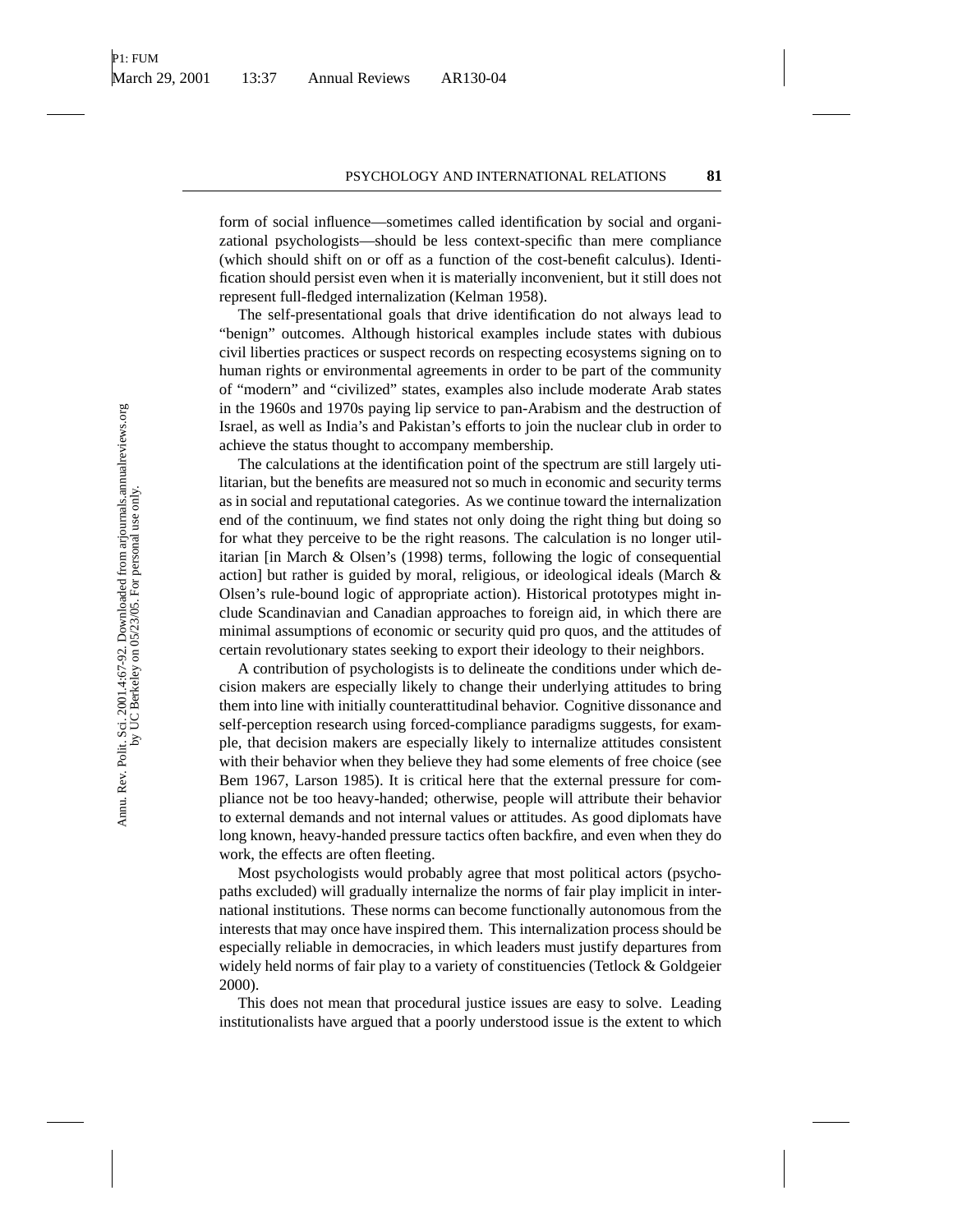the effectiveness of institutions hinges on whether they are dependent on political decision making or on relatively independent experts or judicial processes (Martin & Simmons 1998, Simmons 1998). The cognitivists have something to say here. Institutions will typically have a hard time establishing that they possess minimal prerequisites of procedural justice (neutrality, equal respect, fairness) in the eyes of participating nation-states. Experimental work reveals that even scrupulous attempts on the part of mediators to achieve neutrality are often misperceived as partisan by both of the contending parties (Ross & Griffin 1991). Domestic political opponents of international institutions can then play on these cognitive biases and mobilize substantial resistance to continued participation in the institution.

Rational choice approaches to norm enforcement stress the danger of freeriding. In the absence of a sovereign, no single party wants to incur the costs of punishing norm violators, so defectors escape sanction (see Coleman 1990). A rapidly growing body of work in experimental social psychology and microeconomics has revealed, however, that people are often willing to make substantial sacrifices to punish cheaters in implicit or explicit social contracts (Fehr & Schmidt 1999). The more deeply internalized the norms and the more egregious the transgression, the sharper the emotional reaction and the more willing people are to go out of their way to punish transgressors and even to punish those who fail to punish transgressors (Axelrod 1984, Crawford 2000). This analysis suggests that international institutions built on shared conceptions of distributive and procedural justice may be able to perpetuate themselves even in the absence of strong central authority.

Finally, just as prospect theory sheds light on the causes of the asymmetry between deterrence and compellence, it also helps us to understand the differential reactions observers often have to the distribution versus the redistribution of scarce resources in both domestic and international economic debates. Because the loss function falls much more rapidly than the gain function rises, prospect theory leads us to expect that even observers trying to be scrupulously neutral will display a preference for upholding the claims of the status quo. It will also be easier to build up psychological momentum to defend the status quo (and avoid imposing painful losses) than it will be to create momentum to overturn the status quo (bestow gains on the have-nots).

## **CONSTRUCTIVISM**

Whereas realists and institutionalists posit a choice process organized around March & Olsen's logic of consequential action (explicitly utilitarian weighing of costs and benefits), many constructivists posit a choice process heavily informed by the logic of obligatory action, in which people make up their minds in part by matching their conceptions of who they are (social identities) with their assessments of the normative context (what does this situation call for actors of my type to do?).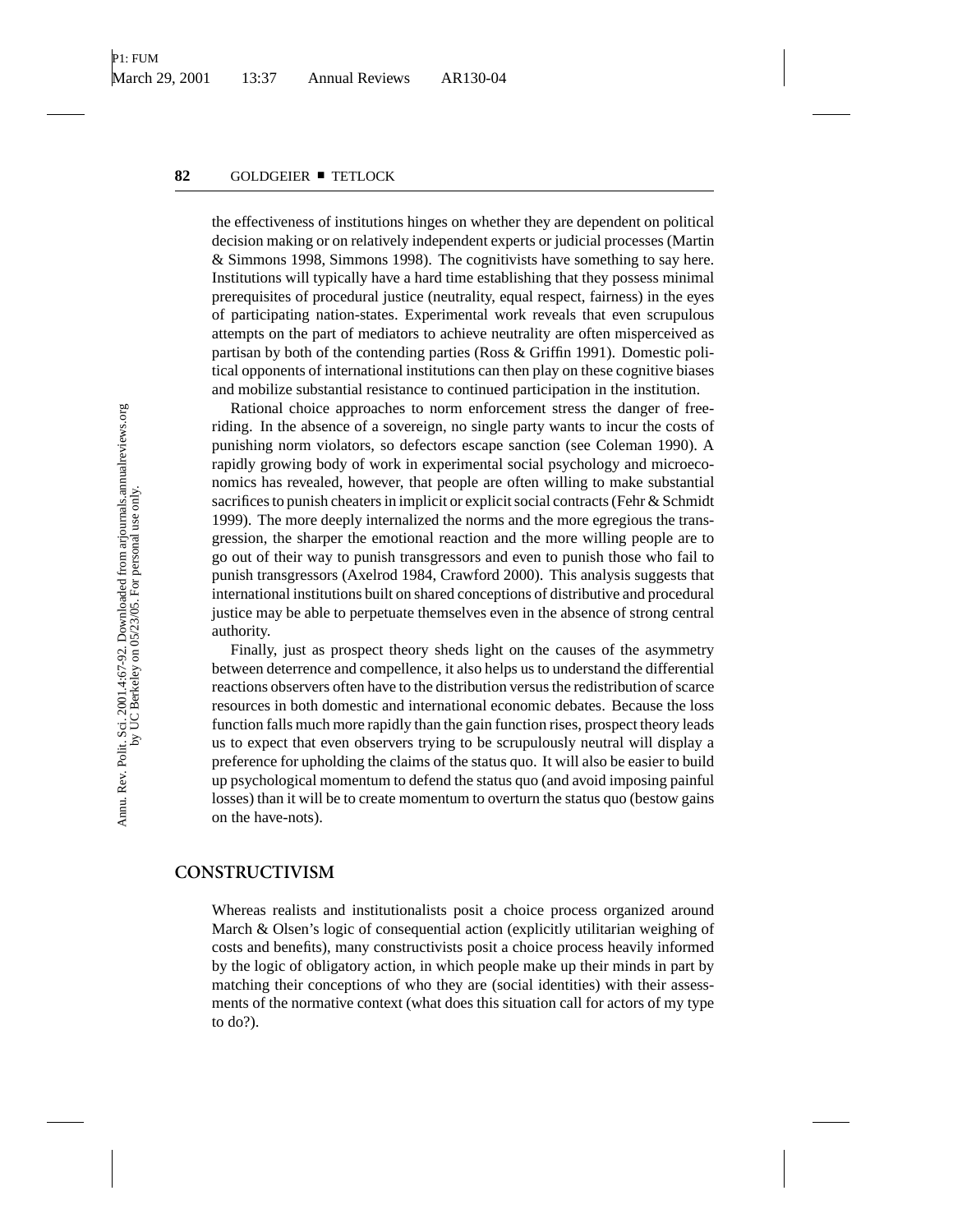Insofar as explicit assumptions are made about the motivations of individual actors, these assumptions stress norm-following logics that provide guidelines for legitimate and illegitimate behavior as the actors (*Homo sociologicus*) construct an identity as part of a given social order, itself constructed by the interaction of the actors in the system (Wendt 1999). Examples include the demise of dueling and slave trading (Mueller 1989); the rise of human rights norms, especially the sensitivity to racism (Risse et al 1999); environmentalism (Haas et al 1993); the nonuse of weapons of mass destruction and other constraints on the conduct of war (Legro 1995, Price 1997, Tannenwald 1999); and the changing purpose of military intervention (Finnemore 1996).

At a foundational level, a cognitive psychological analysis of world politics is compatible with the constructivist program. A natural starting point for a cognitive analysis is to consider  $(a)$  the nature of the information-processing task that observers confront when they try to draw causal inferences or policy lessons from world politics and (*b*) the capacity limitations of the human mind. Cognitivists are impressed by the complexity of world politics (the number and variety of alternative explanations that competing schools of thought can typically advance) and the inherently ambiguous feedback that policy makers receive in a path-dependent system that runs once and only once (no one has empirical access to the counterfactual worlds in which alternative policies were pursued). From a cognitivist point of view, all causal inferences and policy lessons are the product of mental constructions of what would, could, or might have happened had a different set of antecedent conditions held or policies been tried. There is, in principle, an infinite number of possible background factors that one could enter as antecedents in one's counterfactual constructions of alternative worlds. In practice, of course, observers must rely on draconian simplifying rules that reduce the number of scenarios to be entertained to a humanly manageable number. These simplifying rules are generally drawn from the shared understandings of epistemic communities.

Notwithstanding this fundamental point of agreement, the efforts to incorporate insights from cognitive science into the constructivist program are only beginning (Finnemore & Sikkink 1998, Wendt 1999). One obvious candidate is the nature of tradeoff reasoning, where a profound disjuncture emerges between rationalists and constructivists (Katzenstein et al 1998, Ruggie 1998). For example, realists expect states rationally to measure the costs and benefits of entering or leaving a military alliance or of taking preemptive military action; institutionalists expect states to examine the costs and benefits of entering or exiting a trading or arms control or environmental regime. By contrast, there are large classes of issues for which constructivists would expect tradeoff reasoning to be extremely difficult. For example, realists may have no trouble believing states will engage in a cost/benefit analysis to determine whether to use a weapon of mass destruction to further their military aims (Sagan 2000), whereas constructivists believe that norms and practices lead decision makers to place boundaries on the thinkable. The constructivists are more open to the possibilities of categorical exclusionary logic than the rationalists, and constructivists have argued that detailed case studies demonstrate that the way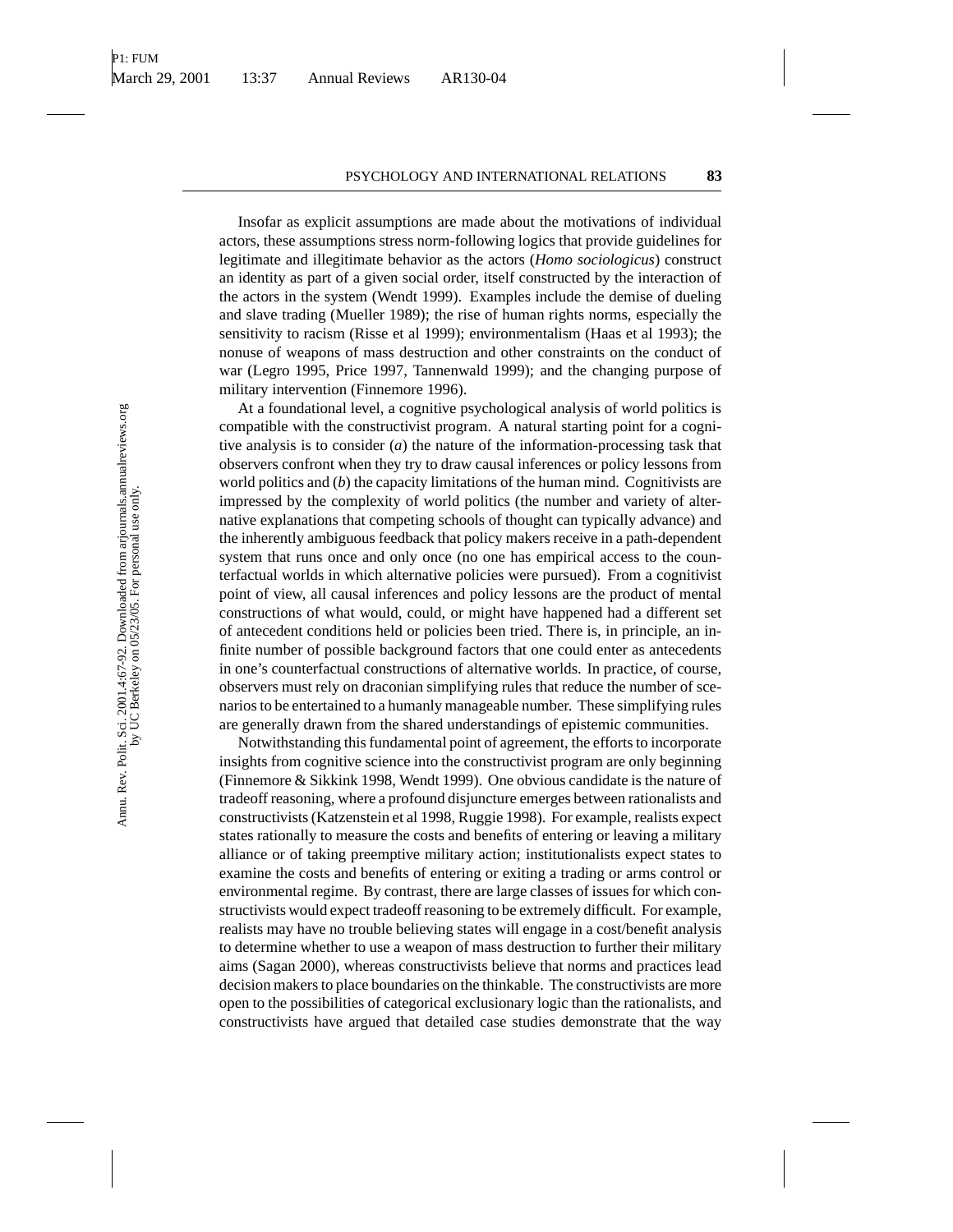decision makers approach subjects such as the use of weapons of mass destruction supports their way of thinking (Price 1997, Tannenwald 1999).

Tetlock et al (2000) distinguish three types of tradeoffs: routine, taboo (secular versus sacred), and tragic (sacred versus sacred). A routine tradeoff is the type of reasoning one deploys whenever one goes shopping and must compare the relative importance of secular values, which are subject to legal market-pricing in one's social world. (Would I rather have a larger stock portfolio or a Mercedes-Benz?) A tradeoff is taboo if it pits a secular value such as money against a sacred value such as protection of human rights or ecosystems. Taboo tradeoffs are not just cognitively demanding (the familiar incommensurability problem: How much of one value am I willing to give up to achieve an increment on another value?); they are also morally corrosive (the less familiar "constitutive incommensurability" problem, in which merely to think certain thoughts or to make certain comparisons undercuts one's claim to embody shared moral values). Finally, a tradeoff is tragic if it pits two sacred values against each other, e.g. protection of endangered species against protection of indigenous cultures.

These distinctions are psychologically and politically consequential. Decision makers caught making taboo tradeoffs are often ostracized by the moral communities within which they once held leadership roles. Indeed, they may be condemned even if the actual decision they rendered would have been perfectly acceptable had it been semantically framed as a routine or tragic tradeoff. Not surprisingly, decision makers go to great efforts to portray their decision process as free of any taint of taboo tradeoffs, and their adversaries struggle equally tenaciously to convince key constituencies that the boundaries of the unthinkable have been breached.

Should tradeoff reasoning be treated as a defining property of rationality, good judgment, and maturity? For realists, institutionalists, and economic liberals, who argue that decision makers are utilitarians, the answer is yes. Leaders think in terms of how much of *x* they are willing to give up for a given increment of *y*. For Kantian liberals and constructivists, it is possible to identify large classes of important issues for which decision makers should find compensatory tradeoff reasoning illegitimate. Tragic, but not taboo, tradeoffs are permissible.

For example, regarding weapons systems, constructivists might expect leaders to believe that it is preferable to kill more people with conventional arms than to break a taboo by dropping one small atomic bomb (putting precedent-setting to the side). Realists believe states view actions as mandatory if they promote selfinterest (improve one's position in the system). For constructivists, leaders may find actions mandatory in order to preserve international norms, actions that might be unthinkable for a decision maker in a realist mode. Metternich and Kissinger would not think of using military force to serve humanitarian purposes (particularly if these harm self-interest in other areas, e.g. damaging relations with Russia and China by acting in Kosovo), whereas many constructivists posit a world in which upholding norms against genocide is not only thinkable but mandatory.

A second way in which psychological analyses can insinuate themselves into constructivist approaches to world politics derives directly from prospect theory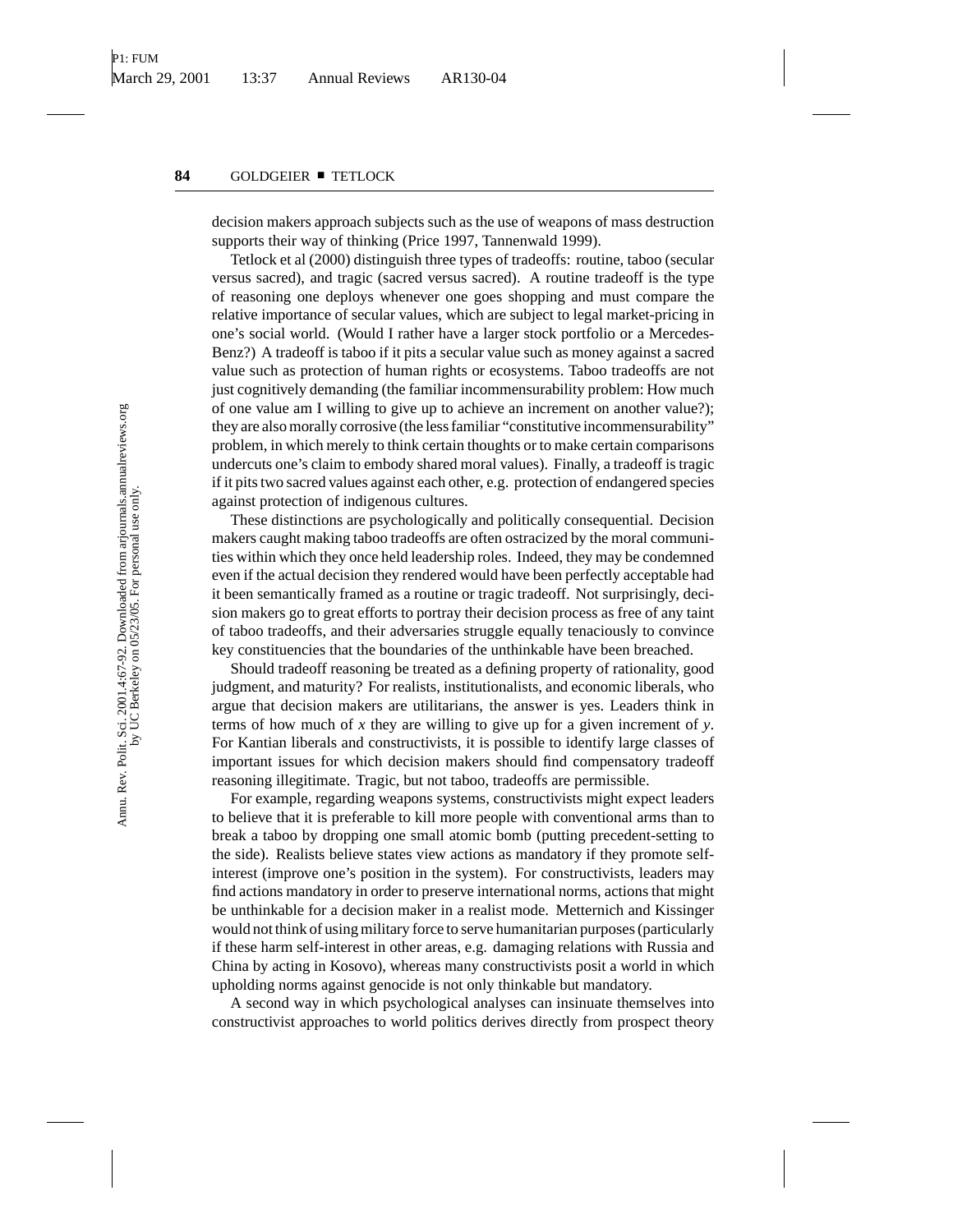and work on endowment effects. A major focus of debates that constructivists attempt to explain is fairness: Who owes what to whom? What counts as a just claim on this or that territory or resource? Prospect theory leads us to expect that competing social conceptions of fairness ultimately rest on competing perceptual encodings of the appropriate endowment reference point. Those who challenge the status quo deny the legitimacy of the current allocation of resources and hence downplay the moral seriousness of the pain inflicted on the haves and play up the moral seriousness of the gains that should have gone (in an ideal counterfactual world) to the have-nots. Whether the issue is the forgiveness of loans or the arbitrariness of postcolonial borders in Africa or the Middle East, activists' cognitive constructions of what should be done reflect their perceptual framing of the problem.

Those who take the status quo as their analytical starting point are predisposed to be unsympathetic to redistributive claims advanced by the have-nots. Although the G-7 leaders backed debt forgiveness in 1999 for the poorest of the poor, it is taking them a long time to act, perhaps because many in the G-7 societies ask why international banks or the taxpayers of wealthy countries should subsidize loan defaults by bankrupt and corrupt sub-Saharan countries. Conversely, those who are less fixated on the world that is—and prone to give more weight to counterfactual worlds that could or should have been—are predisposed to be more sympathetic to redistributive claims on behalf of have-nots. Rather than viewing such claims as illegitimate, greedy, and self-serving bids for gain, they see them as just attempts to undo losses imposed by exploitative classes or nations. It should be relatively easy for these activists to imagine worlds that could have been, and might yet be, in which the capricious allocation of resources in this world is rendered more equitable.

Work on emotions in bargaining games reinforces this possibility (Rabin 1993). Economists have traditionally treated human beings as exclusively self-interested and have assumed that when self-interest collides with ethical values, self-interest will generally prevail. But this is not necessarily so—as experimental economists have themselves discovered. The ultimatum game offers a simple demonstration that emotions, coupled with strong, deeply internalized intuitions about fairness, can shape strategic interaction.

In the ultimatum game, one player (the Proposer) is given a sum of money, often \$10, and offers some portion *x* to the other player (the Responder). The Responder can either accept the offer, in which case the Responder gets *x* and the Proposer gets \$10 − *x*, or reject the offer, in which case both players get nothing. Experimental results consistently reveal that very low offers (less than 20% of the total sum) are often rejected. The Responders appear to react emotionally, indeed indignantly, to the low offers. They do not try to maximize their own payoffs; even in single-play, anonymous games, they turn down low offers and receive zero instead. There is also evidence that, when the veil of anonymity is lifted, players and third-party observers censure those who fail to censure "exhorbitant greed."

For better or for worse, such conduct is far more common than neoclassical economic theorizing would lead us to expect. The emotions activated in the ultimatum game, insofar as they are linked to envy, may sabotage mutually beneficial trade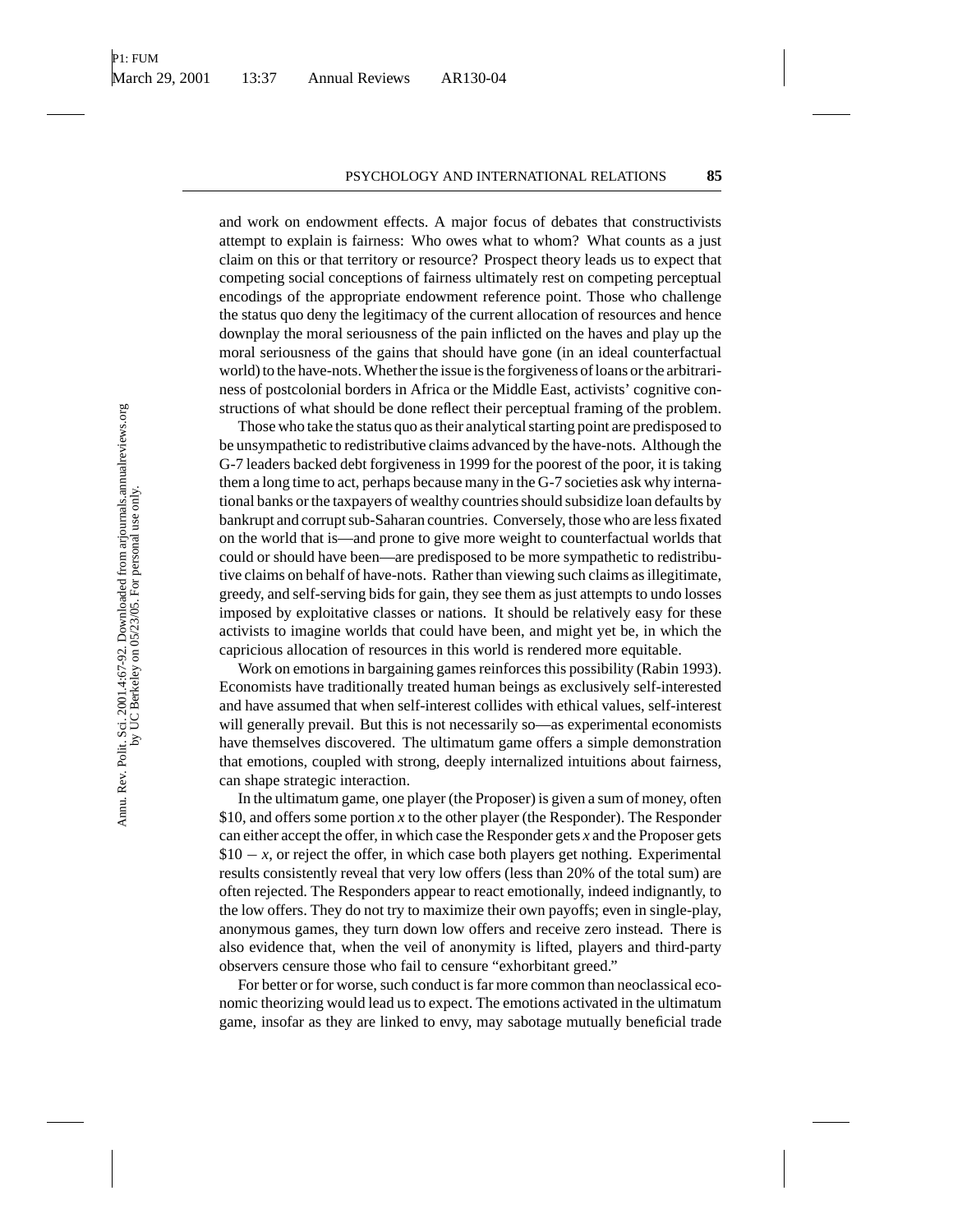agreements in which the benefits are shared asymmetrically. But, on the positive side, the same emotions, insofar as they are linked to a deep-rooted justice motive (Welch 1993), may help to deter would-be exploiters from taking what is perceived to be unfair advantage of other parties.

Finally, constructivist analysts can usefully draw on psychology to address what we view as one of the more compelling criticisms of the constructivist program, namely, its inability to specify the conditions under which different groups view different norms as applicable (Checkel 1998). Two lines of research may be especially helpful. First, at the most abstract or process level, experimental work on "natural categories" warns us that such categories are organized not on the principles of classical logic (which are supposed to specify well-defined necessary and sufficient conditions for placing a given instance inside the category) but rather on the principles of fuzzy logic (which stipulate that people often judge whether a given instance falls into a category's orbit based on the instance's family resemblance to other category members or to idealized prototypes). Looking for the essential defining features of key normative concepts such as sovereignty or human rights is, from this standpoint, rather futile.

Second, at a more concrete or content level of analysis, recent theoretical advances in cross-cultural psychology suggest taxonomies of norms that can regulate relationships among individuals or groups. These taxonomies, in turn, can serve as platforms for generating hypotheses about when decision makers are more or less likely to rely on various normative rules as guides to action. Coupling neorealism with Fiske's (1991) model of relational schemata yields five possibilities. The first possibility is the familiar neorealist presocial, anarchic mode of relating, in which no one owes anyone anything, invocations of higher authorities are viewed as meaningless rhetorical flourishes, and there is the omnipresent danger that one's security will be challenged by other actors. The other four possibilities identify a mutually exclusive and exhaustive set of the forms that normative coordination can take. Starting with the most cognitively complex form of organization—market pricing—actors agree to coordinate their actions by assuming the roles of buyers and sellers in competitive markets, to respect property rights and contractual obligations (the reputation costs of failing to do so are prohibitive), and to maximize expected utility by engaging in compensatory tradeoff reasoning that requires ratio comparisons of competing values. This market-pricing relational template, with supplementary assumptions about transaction costs and monitoring, captures the spirit of neoinstitutionalist approaches to world politics, in which the state system is undergoing a gradual transformation from a presocial Hobbesian anarchy into rule-regulated networks of commerce.

The other three relational schemata within the Fiskean scheme in theory define the constructivist agenda. Norms can take the form of equality matching (e.g. tit-for-tat reciprocity, in which a state calibrates positive or negative responses to the direction and magnitude of other states' latest moves), authority ranking (e.g. the patron-client or hegemon-satellite relationship, in which the low-status party owes obedience to the high-status party within a certain range of activity),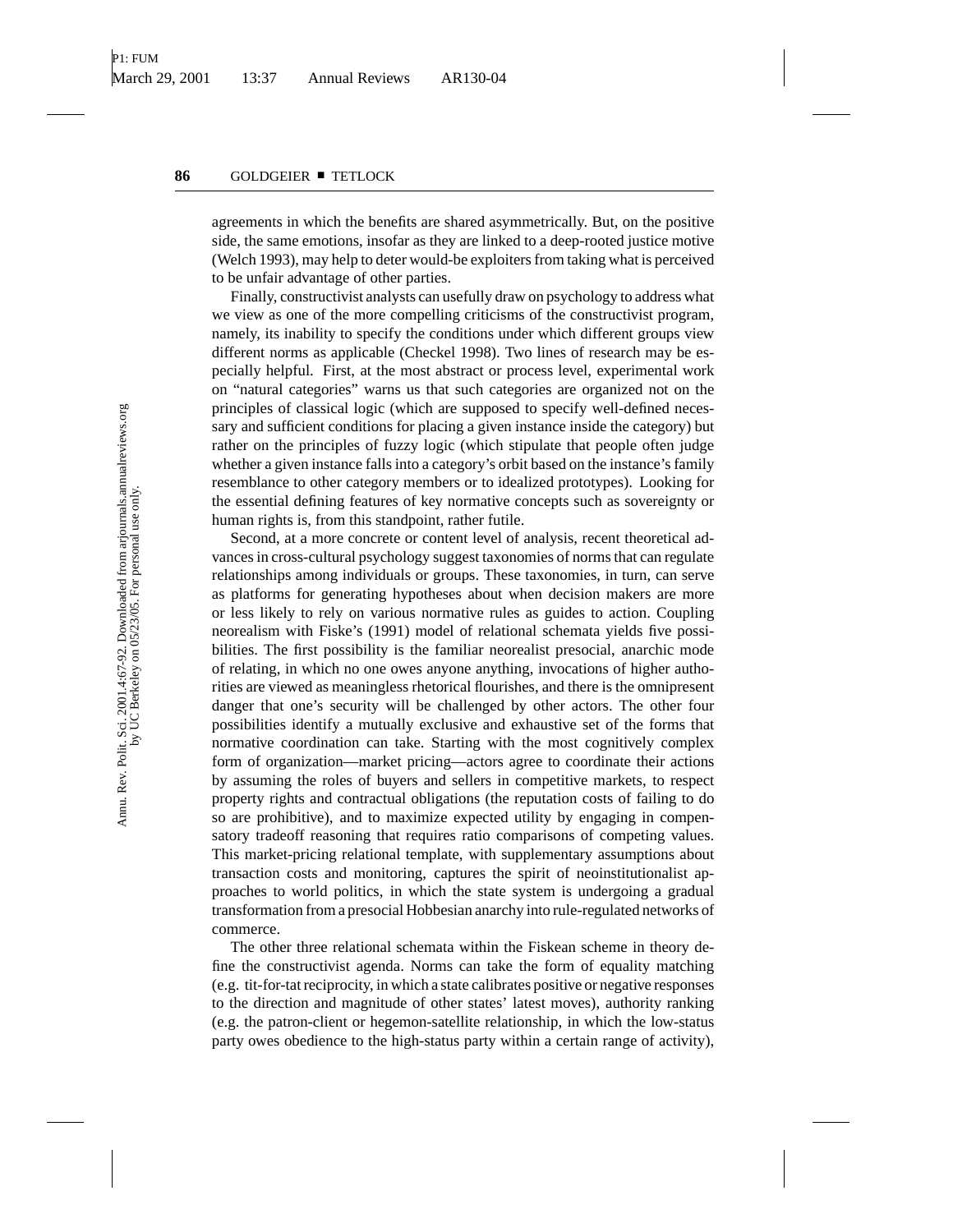and communal sharing (e.g. the decision of nation-states to abolish boundaries and merge into a common political entity).

The relational model followed by a given institution or community will lead to different kinds of norm-following logics and thus different implementation rules. The Warsaw Treaty Organization, for example, was an authority ranking system in which the Soviet Union allowed latitude in some highly constrained areas but ruthlessly used force to squelch attempts by local elites to stray from Moscow's norm of one-party control. This logic leads to very different understandings and expectations than the equality-matching norms of the World Trade Organization, which allows states to engage in precisely calibrated tit-for-tat behavior if it deems them the object of unfair trade practices. The Warsaw Treaty Organization was also organized quite differently from its main rival, the North Atlantic Treaty Organization, and thus norms of behavior were different despite the presence of a hegemon in each institution (Ruggie 1993). If constructivism is to explain how actors' identities are mutually constituted with structures, then we need to know which relational schema structures interaction at any given moment in time and how normative logics differ depending on which of the three is dominant.

Interesting cases for the constructivists to explore have been those communities that started with one type of logic and over time developed something quite different. When Haas (1958) began writing about the uniting of Europe in the 1950s, the dominant schema within that nascent community was equality matching. Over time, an institution has developed that increasingly, although still very imperfectly, affirms the norms of communal sharing (all for one and one for all). Enthusiasts consider the abolition of border controls and local currencies only the first steps to a full-scale European entity. By this light, constructivists can compare the development of norm-following logics as relational schemata change within a given set of international relationships that are becoming marked by greater communal sharing, such as the European Union (Moravcsik 1998), or within a security community such as NATO (Adler & Barnett 1998). Developing in a different direction is the relationship between Russia and its former satellites in Europe. The Soviet Union built a bloc in Eastern Europe that was ostensibly based on the ideals of communal sharing but instead followed an authority ranking pattern. Since the collapse of the empire in 1989, the relationship has evolved to one of equality matching, which is what Central and Eastern Europeans want and what some Russians have had a hard time accepting. Shifting relational gears can be painful. Standard assertions of sovereignty can look like deliberate disrespect.

## **CONCLUSION**

Many IR theorists dismiss psychological arguments, claiming either that they are too reductionist to explain the big patterns we find in world politics or that they are too flimsy or messy to explain anything at all. As this essay suggests, however, psychology's role in identifying boundary conditions is extremely useful in refining arguments within a given theoretical tradition. Prospect theory's identification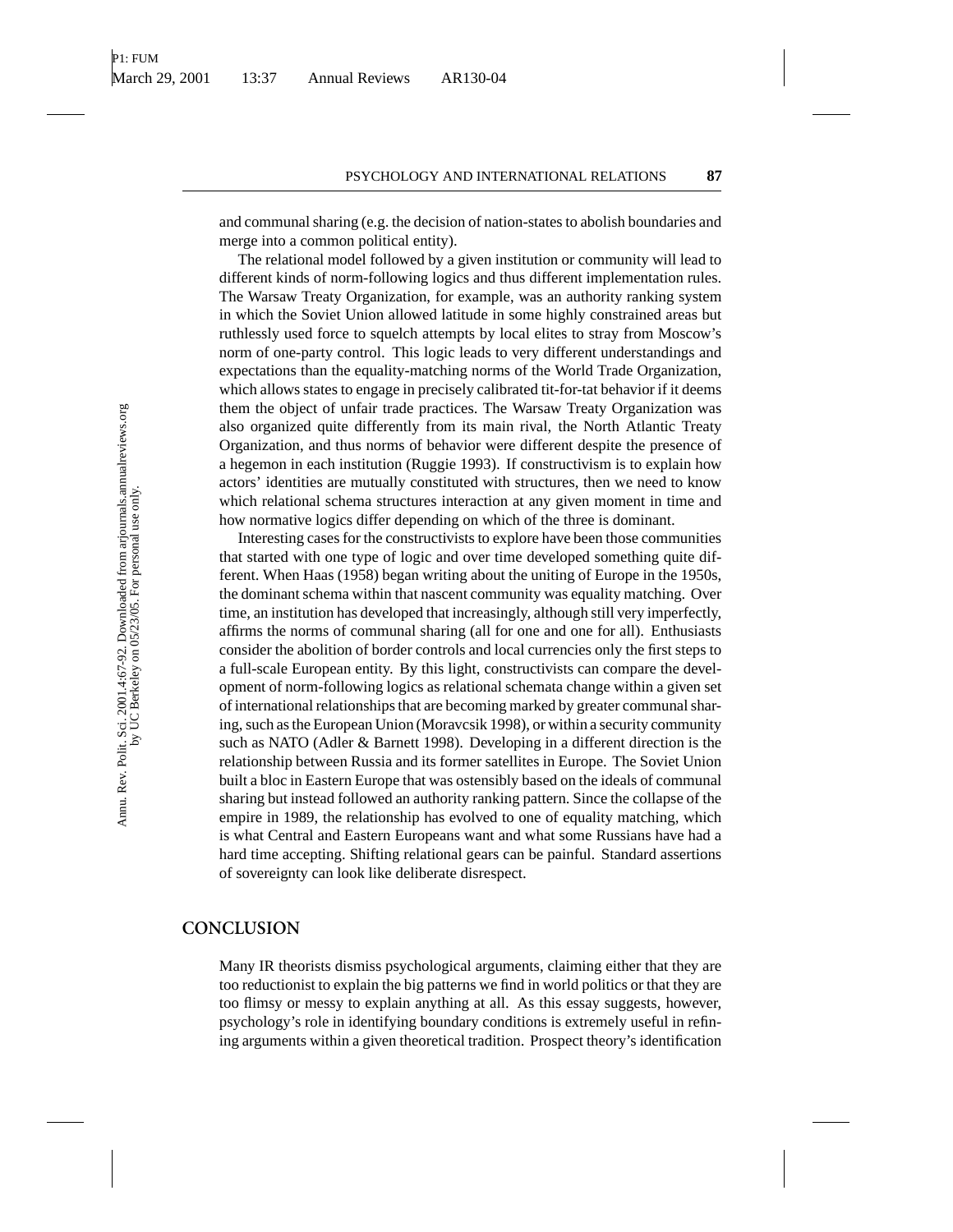of the conditions under which we expect more risk-averse or risk-taking behavior than in an expected-utility model can help explain when a more defensive or offensive realist argument should prevail or when redistributive schemes are likely to have greater or less appeal. Understanding the role of transparency or of domestic/organizational accountability pressures in ameliorating typical errors and biases helps us understand variation in decision-making abilities across types of political systems and might shed light on debates such as those regarding the democratic peace. Work in cross-cultural psychology suggests that there may be a surprisingly small number of basic normative templates from which international organizations can be constituted.

Macrolevel theorists, rather than dismissing psychological theories for presenting obstacles to explaining the broad contours of international behavior, should welcome psychology's help in refining ideas in key debates regarding power, institutions, and norms. Ironically, the buzzwords that dominate recent macrolevel approaches to refine or advance theories are perceptions, ideas, and identity (see Goldstein & Keohane 1993, Katzenstein 1996, Walt 1996). Now is the time for IR theorists to take advantage of systematic arguments about psychological factors to address more explicitly the psychological dimensions of these variables (Goldgeier 1997, Tetlock & Goldgeier 2000). The effort should not be to reduce explanations of behavior to psychological factors but rather to consider how environment and cognition interact in systematic and identifiable patterns to produce the variation we find in world politics.

#### **ACKNOWLEDGMENTS**

We would like to thank Paul Brewer, Dalia Dassa Kaye, Martha Finnemore, Donald Green, Ernst Haas, Richard Herrmann, Robert Jervis, Peter Katzenstein, and Randall Schweller for their comments.

#### **Visit the Annual Reviews home page at www.AnnualReviews.org**

#### **LITERATURE CITED**

- Adler E, Barnett MN, eds. 1998. *Security Communities*. New York: Cambridge Univ. Press
- Anderson RD Jr. 1993. *Public Politics in an Authoritarian State: Making Foreign Policy During the Brezhnev Years*. Ithaca, NY: Cornell Univ. Press
- Axelrod RM. 1984. *The Evolution of Cooperation*. New York: Basic Books
- Bem D. 1967. Self-perception: an alternative interpretation of cognitive dissonance phenomenon. *Psychol. Rev.* 74:183–200
- Blainey G. 1973. *The Causes of War*. New York: Free
- Boettcher W. 1995. Context, methods, numbers, and words: prospect theory in international relations. *J. Confl. Resol.* 39:561–83
- Brewer MB, Brown RJ. 1998. Intergroup relations. See Gilbert et al 1998, 2:554–94
- Camerer CF, Hogarth RM. 1999. The effects of financial incentives in experiments: a review and capital-labor-production framework. *J. Risk Uncer.* 19:1–3, 7–42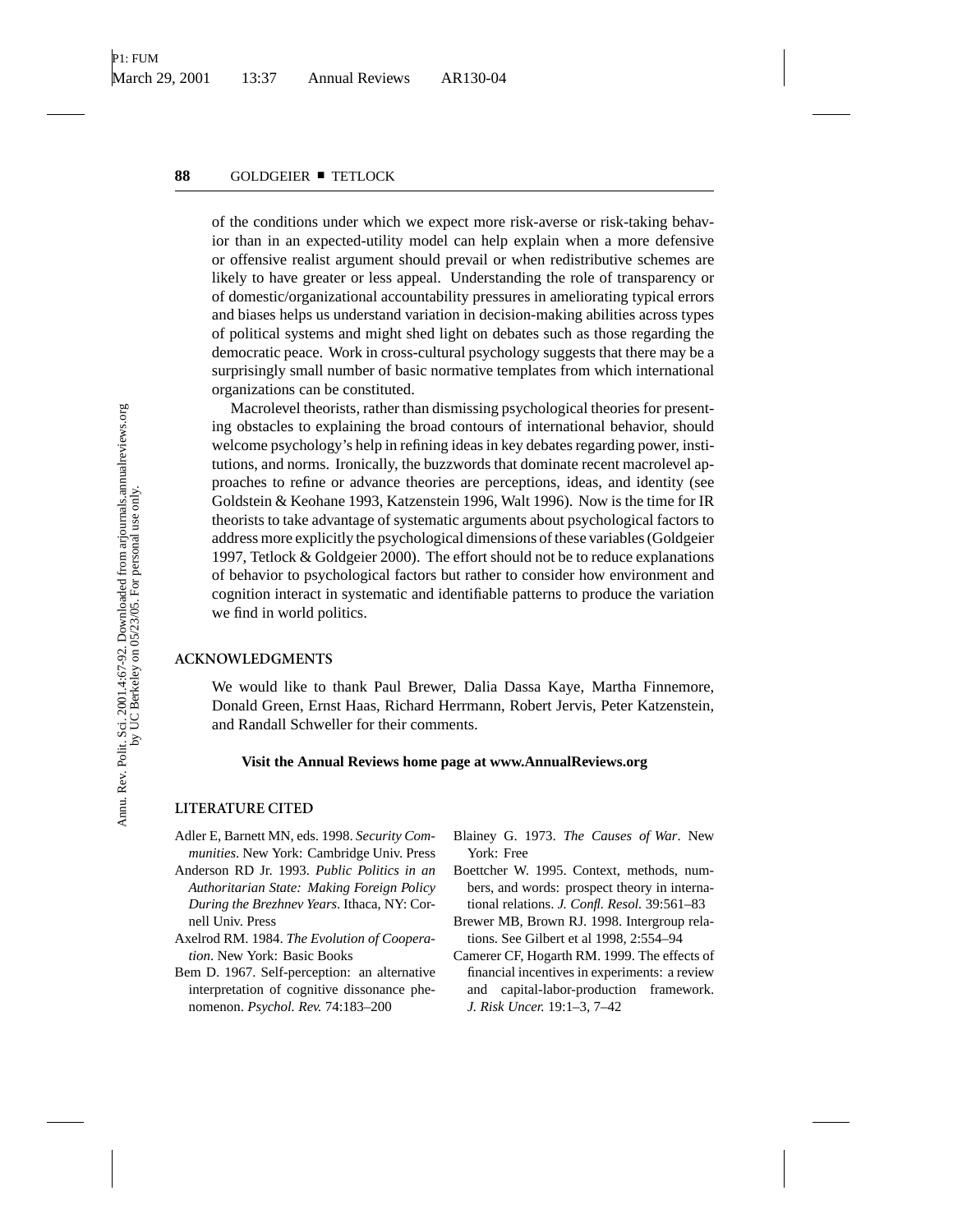- Checkel JT. 1998. The constructivist turn in international relations theory. *World Polit.* 50:324–48
- Christensen TJ. 1997. Perceptions and alliances in Europe, 1865–1940. *Int. Organ.* 51:65–97
- Christensen TJ, Snyder J. 1990. Chain gangs and passed bucks: predicting alliance patterns in multipolarity. *Int. Organ.* 44:137–68
- Coase R. 1960. The problem of social cost. *J. Law Econ.* 3:1–44
- Coleman JS. 1990. *Foundations of Social Theory*. Cambridge, MA: Belknap Press of Harvard Univ. Press
- Cosmides L, Tooby J. 1994. Origins of domain specificity: the evolution of functional organization. In *Mapping the Mind: Domain Specificity in Cognition and Culture*, ed. LA Hirschfeld, S Gelman, pp. 85–116. New York: Cambridge Univ. Press
- Crawford NC. 2000. The passion of world politics: propositions on emotion and emotional relationships. *Int. Secur.* 24:116–56
- Dawes RM. 1998. Behavioral decision making and judgment. See Gilbert et al 1998, 2:497– 548
- Doyle MW. 1983. Kant, liberal legacies, and foreign affairs. Parts 1 and 2. *Phil. Pub. Aff.* 12:205–54, 323–53
- Edwards W. 1962. Dynamic decision theory and probabilistic information processing. *Human Factors* 4:59–73
- Elman MF, ed. 1997. *Paths to Peace: Is Democracy the Answer?* Cambridge, MA: MIT Press
- Farnham BR, ed. 1994. *Avoiding Losses/Taking Risks: Prospect Theory and International Conflict*. Ann Arbor: Univ. Mich. Press
- Farnham BR. 1997. *Roosevelt and the Munich Crisis: A Study of Political Decision-making*. Princeton, NJ: Princeton Univ. Press
- Fearon JD. 1998. Domestic politics, foreign policy, and theories of international relations. *Annu. Rev. Polit. Sci.* 1:289–313
- Fehr E, Schmidt K. 1999. A theory of fairness, competition, and cooperation. *Q. J. Econ.* 114:817–68
- Finnemore M. 1996. Constructing norms of

humanitarian intervention. See Katzenstein 1996, pp. 153–85

- Finnemore M, Sikkink K. 1998. International norm dynamics and political change. *Int. Organ.* 52:887–917
- Fiske AP. 1991. *Structures of Social Life: The Four Elementary Forms of Human Relations*. New York: Free (Macmillan)
- Friedman T. 1999. *The Lexus and the Olive Tree*. New York: Farrar Straus & Giroux
- Garthoff R. 1994. *Detente and Confrontation: ´ American-Soviet Relations from Nixon to Reagan*. Washington, DC: Brookings. Rev. ed.
- George AL. 1980. *Presidential Decisionmaking in Foreign Policy: The Effective Use of Information and Advice*. Boulder, CO: Westview
- Gerber A, Green D. 1999. Misperceptions about perceptual bias. *Annu. Rev. Polit. Sci.* 2:189– 210
- Gigerenzer G, Goldstein DG. 1996. Reasoning the fast and frugal way: models of bounded rationality. *Psychol. Rev.* 103:650–69
- Gilbert DT, Fiske ST, Lindzey G, eds. 1998. *The Handbook of Social Psychology*. New York: McGraw Hill. 4th ed.
- Gilpin R. 1981. *War and Change in World Politics*. Cambridge: Cambridge Univ. Press
- Goldgeier JM. 1997. Psychology and security. *Secur. Stud.* 6:137–66
- Goldgeier JM, McFaul M. 1992. A tale of two worlds: core and periphery in the post–cold war era. *Int. Organ.* 46:467–91
- Goldstein J, Keohane RO, eds. 1993. *Ideas and Foreign Policy: Beliefs, Institutions and Political Change*. Ithaca, NY: Cornell Univ. Press
- Green DP, Shapiro I. 1994. *Pathologies of Rational Choice Theory: A Critique of Applications in Political Science*. New Haven, CT: Yale Univ. Press
- Grieco JM. 1990. *Cooperation among Nations: Europe, America, and Non-Tariff Barriers to Trade*. Ithaca, NY: Cornell Univ. Press
- Haas EB. 1958. *The Uniting of Europe*. Stanford, CA: Stanford Univ. Press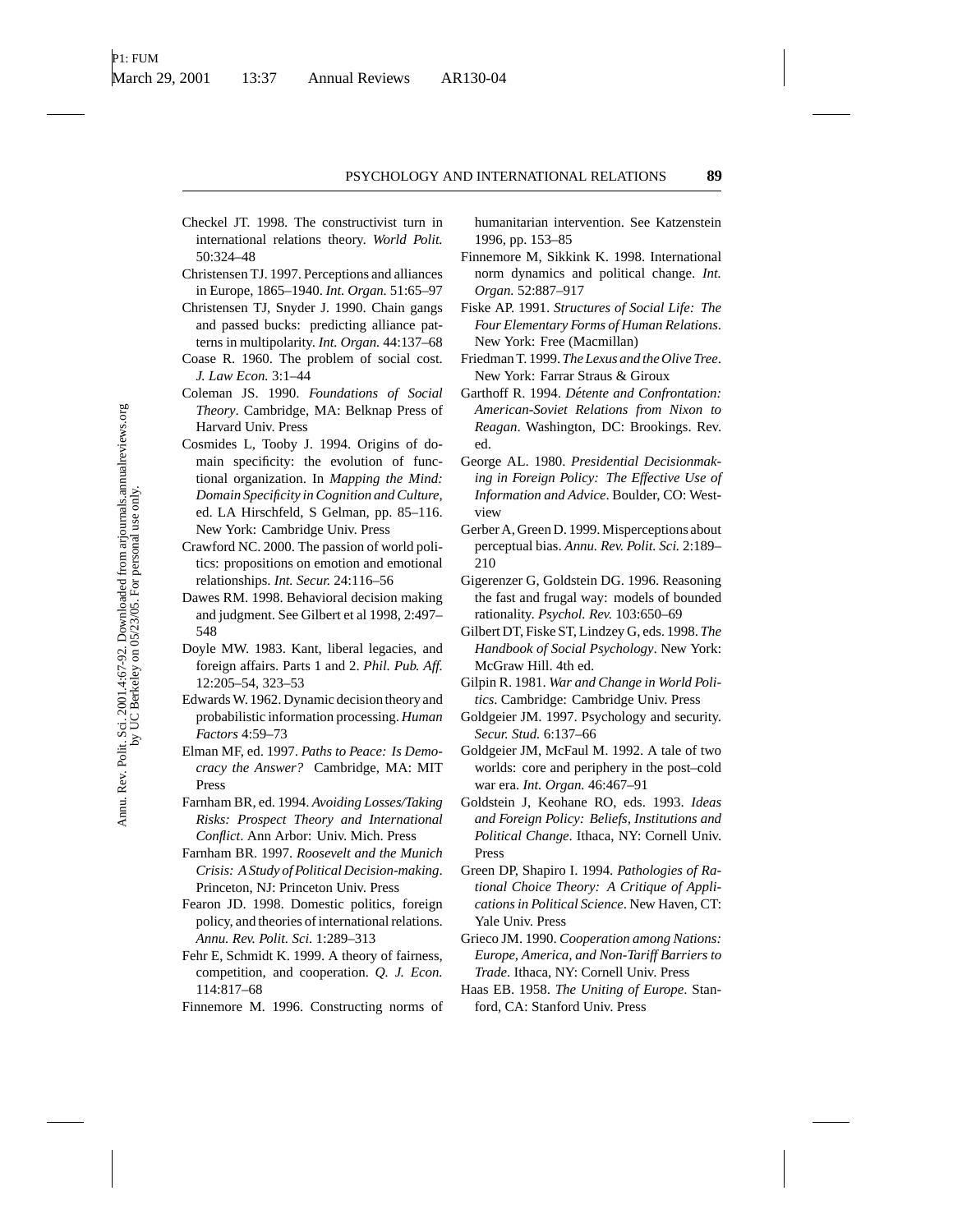- Haas EB. 1964. *Beyond the Nation-State: Functionalism and International Organization*. Stanford, CA: Stanford Univ. Press
- Haas PM, ed. 1997. *Knowledge, Power and International Policy Coordination*. Columbia: Univ. So. Carol. Press
- Haas PM, Keohane RO, Levy MA, eds. 1993. *Institutions for the Earth: Sources of Effective International Environmental Protection*. Cambridge, MA: MIT Press
- Herrmann RK, Fischerkeller MD. 1995. Beyond the enemy image and spiral model: cognitive-strategic research after the cold war. *Int. Organ.* 49:415–50
- Herrmann R, Tetlock PE, Diascro M. 2001. How Americans think about trade: resolving conflicts among power, money, and principles. *Int. Stud. Q.* In press
- Janis IL. 1982. *Groupthink: Psychological Studies of Policy Decisions and Fiascoes*. New York: Houghton Mifflin. 2nd ed.
- Jervis R. 1976.*Perception and Misperception in International Politics*. Princeton, NJ: Princeton Univ. Press
- Jervis R. 1984. *The Illogic of American Nuclear Strategy*. Ithaca, NY: Cornell Univ. Press
- Jervis R. 1989. *The Meaning of the Nuclear Revolution: Statecraft and the Prospect of Armageddon*. Ithaca, NY: Cornell Univ. Press
- Kagel JH, Roth AE. 1995. *The Handbook of Experimental Economics*. *Princeton*, NJ: Princeton Univ. Press
- Kahneman D, Knetsch JL, Thaler RH. 1991. Anomalies: the endowment effect, loss aversion, and status quo bias. *J. Econ. Persp.* 5:193–206
- Kahneman D, Tversky A. 1979. Prospect theory: an analysis of decision under risk. *Econometrica* 47:263–91
- Kahneman D, Tversky A. 1984. Choices, values and frames. *Am. Psychol.* 39:341–50
- Katzenstein PJ, ed. 1996. *The Culture of National Security: Norms and Identity in World Politics*. New York: Columbia Univ. Press
- Katzenstein PJ, Keohane RO, Krasner SD. 1998. International organization and the

study of world politics. *Int. Organ.* 52:645– 85

- Kelman HC. 1958. Compliance, identification, and internalization: three processes of attitude change. *J. Confl. Resol.* 2:51–60
- Keohane RO. 1984. *After Hegemony*. New York: Columbia Univ. Press
- Keohane RO, Martin LL. 1995. The promise of institutionalist theory. *Int. Secur.* 20:39–51
- Larson DW. 1985. *Origins of Containment*. Princeton, NJ: Princeton Univ. Press
- Layne C. 1993. The unipolar illusion: why new great powers will rise. *Int. Secur.* 17:5–51
- Lebow RN. 1981. *Between Peace and War: The Nature of International Crisis*. Baltimore, MD: Johns Hopkins Univ. Press
- Legro JW. 1995. *Cooperation under Fire: Anglo-German Restraint during World War II*. Ithaca, NY: Cornell Univ. Press
- Lerner J, Tetlock PE. 1999. Accounting for the effects of accountability. *Psychol. Bull.* 125:255–75
- Levy J. 1992. Prospect theory and international relations: theoretical applications and analytical problems. *Polit. Psychol.* 13:283–310
- March JG, Olsen JP. 1998. The institutional dynamics of international political orders. *Int. Organ.* 52:943–70
- Martin LL, Simmons BA. 1998. Theories and empirical studies of international institutions. *Int. Organ.* 52:729–58
- McDermott R. 1998. *Risk-taking in International Politics: Prospect Theory in American Foreign Policy*. Ann Arbor: Univ. Mich. Press
- Mearsheimer JJ. 1990. Back to the future: instability in Europe after the cold war. *Int. Secur.* 15:5–56
- Mearsheimer JJ. 1994/1995. The false promise of international institutions. *Int. Secur.* 19:5– 49
- Mearsheimer JJ. 2001. *The Tragedy of Great Power Politics*. New York: Norton. In press
- Mercer J. 1995. Anarchy and identity. *Int. Org.* 49:229–52
- Moravcsik A. 1998. *The Choice for Europe: Social Purpose and State Power from*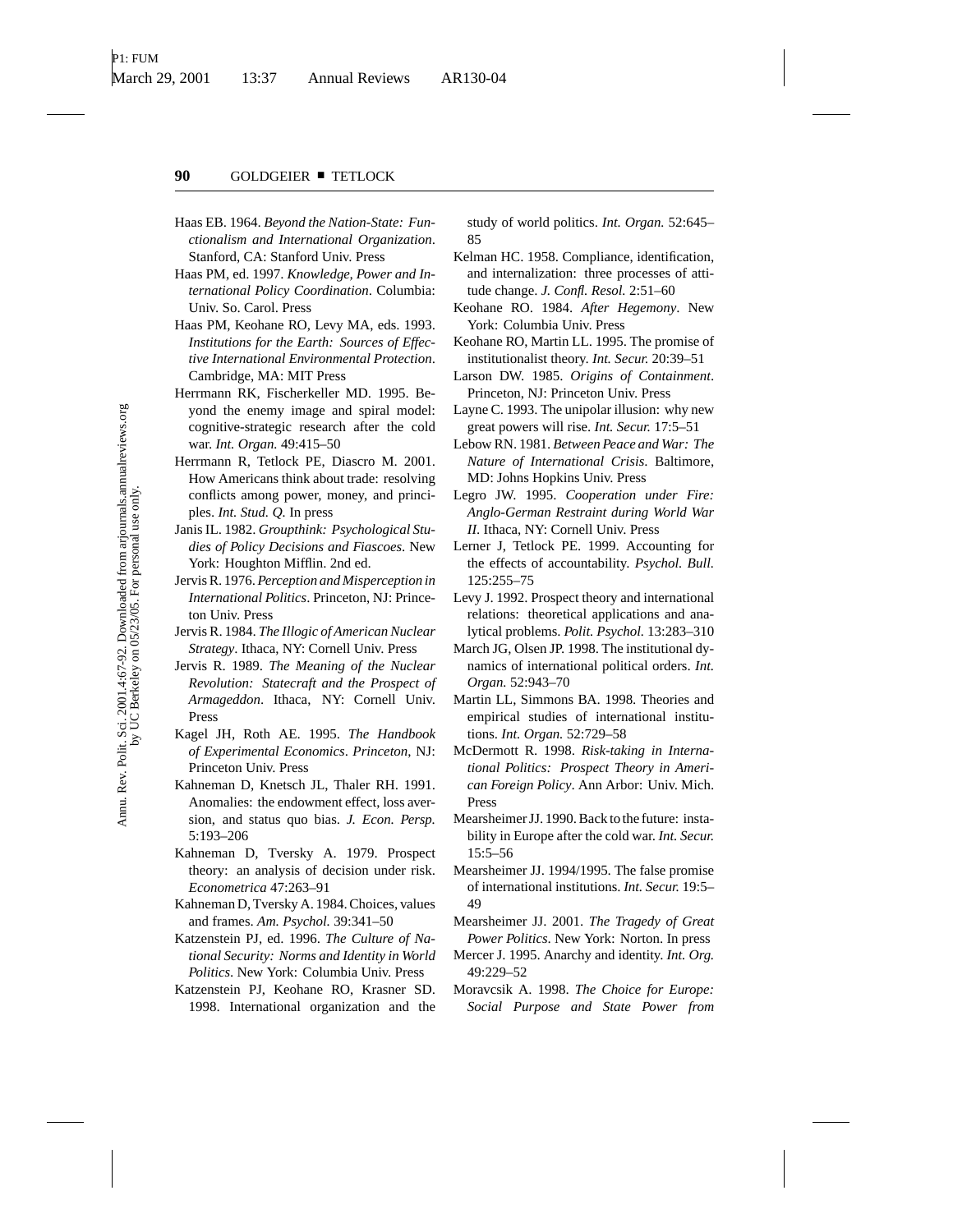*Messina to Maastricht*. Ithaca, NY: Cornell Univ. Press

- Mueller J. 1989. *Retreat from Doomsday: The Obsolescence of Major War*. New York: Basic Books
- Nagel R. 1995. Unraveling in guessing games: an experimental study. *Am. Econ. Rev.* 85(5): 1313–26
- Nisbett RE, Zukier H, Lemley RE. 1981. The dilution effect: nondiagnostic information weakens the implications of diagnostic information. *Cogn. Psychol.* 13:248–77
- Osgood RE. 1981. *Containment, Soviet Behavior and Grand Strategy*. Berkeley, CA: Inst. Int. Stud.
- Owen JM. 1997. *Liberal Peace, Liberal War: American Politics and International Security*. Ithaca, NY: Cornell Univ. Press
- Pinker S. 1997. *How the Mind Works*. New York: Norton
- Price R. 1997. *The Chemical Weapons Taboo*. Ithaca, NY: Cornell Univ. Press
- Rabin M. 1993. Incorporating fairness into game theory and economics. *Am. Econ. Rev.* 83:1281–302
- Richter JG. 1994. *Khrushchev's Double Bind: International Pressures and Domestic Coalition Politics*. Baltimore, MD: Johns Hopkins Univ. Press
- Risse T, Ropp SC, Sikkink K, eds. 1999. *The Power of Human Rights: International Norms and Domestic Change*. New York: Cambridge Univ. Press
- Ross L, Griffin D. 1991. Subjective construal, social inference, and human misunderstanding. See Zanna 1992, 24:319–59
- Ruggie JG, ed. 1993. *Multilateralism Matters: The Theory and Praxis of an Institutional Form*. New York: Columbia Univ. Press
- Ruggie JG. 1998. *Constructing the World Polity: Essays on International Institutionalization*. London: Routledge
- Russett B, with W Antholis, CR Ember, M Ember, Z Maoz. 1995. *Grasping the Democratic Peace: Principles for a Post– Cold War World*. Princeton, NJ: Princeton Univ. Press
- Sagan SD. 2000. The commitment trap: why the United States should not use nuclear threats to deter biological and chemical weapons attacks. *Int. Secur.* 24(4):85–115
- Schelling TC. 1967. *Arms and Influence*. New Haven, CT: Yale Univ. Press
- Schweller R. 1996. Neorealism's status-quo bias: what security dilemma? *Sec. Stud.* 5: 90–121
- Schweller R. 1998. *Deadly Imbalances: Tripolarity and Hitler's Strategy of World Conquest*. New York: Columbia Univ. Press
- Simmons BA. 1998. Compliance with international agreements. *Annu. Rev. Polit. Sci.* 1:75–93
- Simon HA. 1957. *Models of Man*. New York: **Wiley**
- Simon HA. 1982. *Models of Bounded Rationality*. Cambridge, MA: MIT Press
- Singer M, Wildavsky AB. 1996. *The Real World Order: Zones of Peace, Zones of Turmoil*. London: Chatham House. Rev. ed.
- Skyrms B. 1996. *Evolution of the Social Contract*. New York: Cambridge Univ. Press
- Snyder J. 1987/1988. The Gorbachev revolution: a waning of Soviet expansionism? *Int. Secur.* 12:93–131
- Snyder J. 1991. *Myths of Empire: Domestic Politics and International Ambition*. Ithaca, NY: Cornell Univ. Press
- Stich S. 1990. *The Fragmentation of Reason: Preface to a Pragmatic Theory of Cognitive Evaluation*. Cambridge, MA: MIT Press
- Tannenwald N. 1999. The nuclear taboo: the United States and the normative basis of nuclear non-use. *Int. Organ.* 53:433–68
- Tetlock PE. 1992. The impact of accountability on judgment and choice: toward a social contingency model. See Zanna 1992, 25:331–76
- Tetlock PE. 1998. Close-call counterfactuals and belief system defenses: I was not almost wrong but I was almost right. *J. Pers. Soc. Psychol.* 75:639–52
- Tetlock PE. 1999. Theory-driven reasoning about possible pasts and probable futures: Are we prisoners of our preconceptions? *Am. J. Polit. Sci.* 43:335–66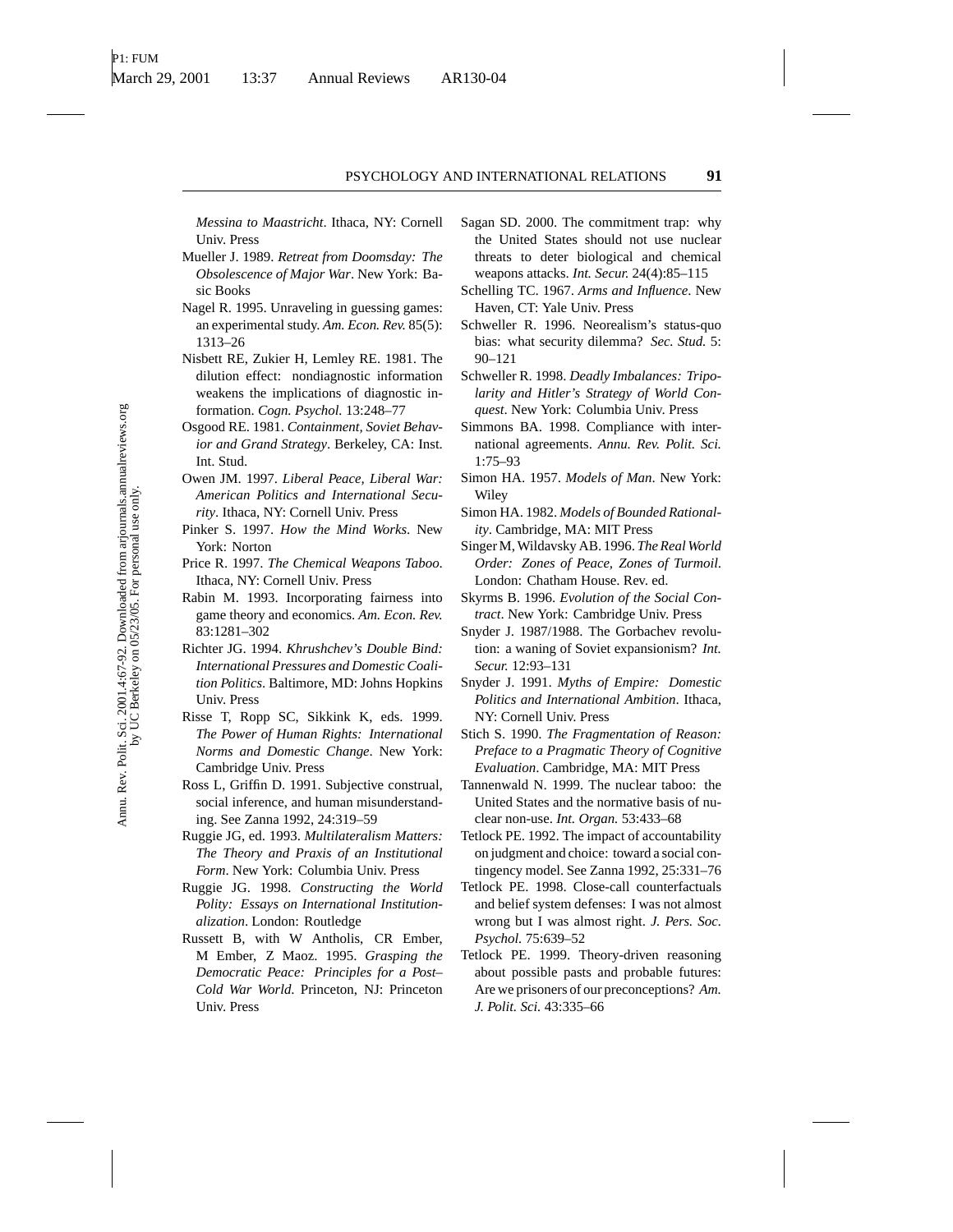- Tetlock PE, Belkin A. 1996. *Counterfactual Thought Experiments in World Politics: Logical, Methodological, and Psychological Perspectives*. Princeton, NJ: Princeton Univ. Press
- Tetlock PE, Boettger R. 1989. Accountability: a social magnifier of the dilution effect. *J. Pers. Soc. Psychol.* 57:388–98
- Tetlock PE, Goldgeier J. 2000. Human nature and world politics: cognition, influence, and identity. *Int. J. Psychol.* 35:87–96
- Tetlock PE, Kristel OV, Elson SB, Green MC, Lerner JS. 2000. The psychology of the unthinkable: taboo trade-offs, forbidden base rates, and heretical counterfactuals. *J. Pers. Soc. Psychol.* 78:853–70
- Tetlock PE, Lerner J. 1999. The social contingency model: identifying empirical and normative boundary conditions on the errorand-bias portrait of human nature. In *Dual Process Models in Social Psychology*, ed. S Chaiken, Y Trope, pp. 571–85. New York: Guilford
- Tetlock PE, McGuire C, Peterson R, Feld P, Chang S. 1992. Assessing political group dynamics: a test of the groupthink model. *J. Pers. Soc. Psychol.* 63:402–23
- Thaler RH. 2000. From homo economicus to

homo sapiens. *J. Econ. Pers.* 14:133–41

- Thompson L. 1998. *The Mind and Heart of the Negotiator*. Upper Saddle River, NJ: Prentice Hall
- Vertzberger Y. 1990. *The World in Their Minds*. Stanford, CA: Stanford Univ. Press
- Walt SM. 1987. *The Origins of Alliances*. Ithaca, NY: Cornell Univ. Press
- Walt SM. 1996. *Revolution and War*. Ithaca, NY: Cornell Univ. Press
- Waltz KN. 1959. *Man, The State and War*. New York: Columbia Univ. Press
- Waltz KN. 1979. *Theory of International Politics*. Reading, MA: Addison-Wesley
- Welch D. 1993. *Justice and the Genesis of War*. New York: Cambridge Univ. Press
- Wendt A. 1999. *Social Theory of International Politics*. New York: Cambridge Univ. Press
- Williamson O. 1965. A dynamic theory of interfirm behavior. *Q. J. Econ.* 79:579– 607
- Wohlforth WC. 1993. *The Elusive Balance: Power and Perceptions During the Cold War*. Ithaca, NY: Cornell Univ. Press
- Wohlforth WC. 1999. The stability of a unipolar world. *Int. Secur.* 24:3–41
- Zanna M, ed. 1992. *Advances in Experimental Social Psychology*. New York: Academic